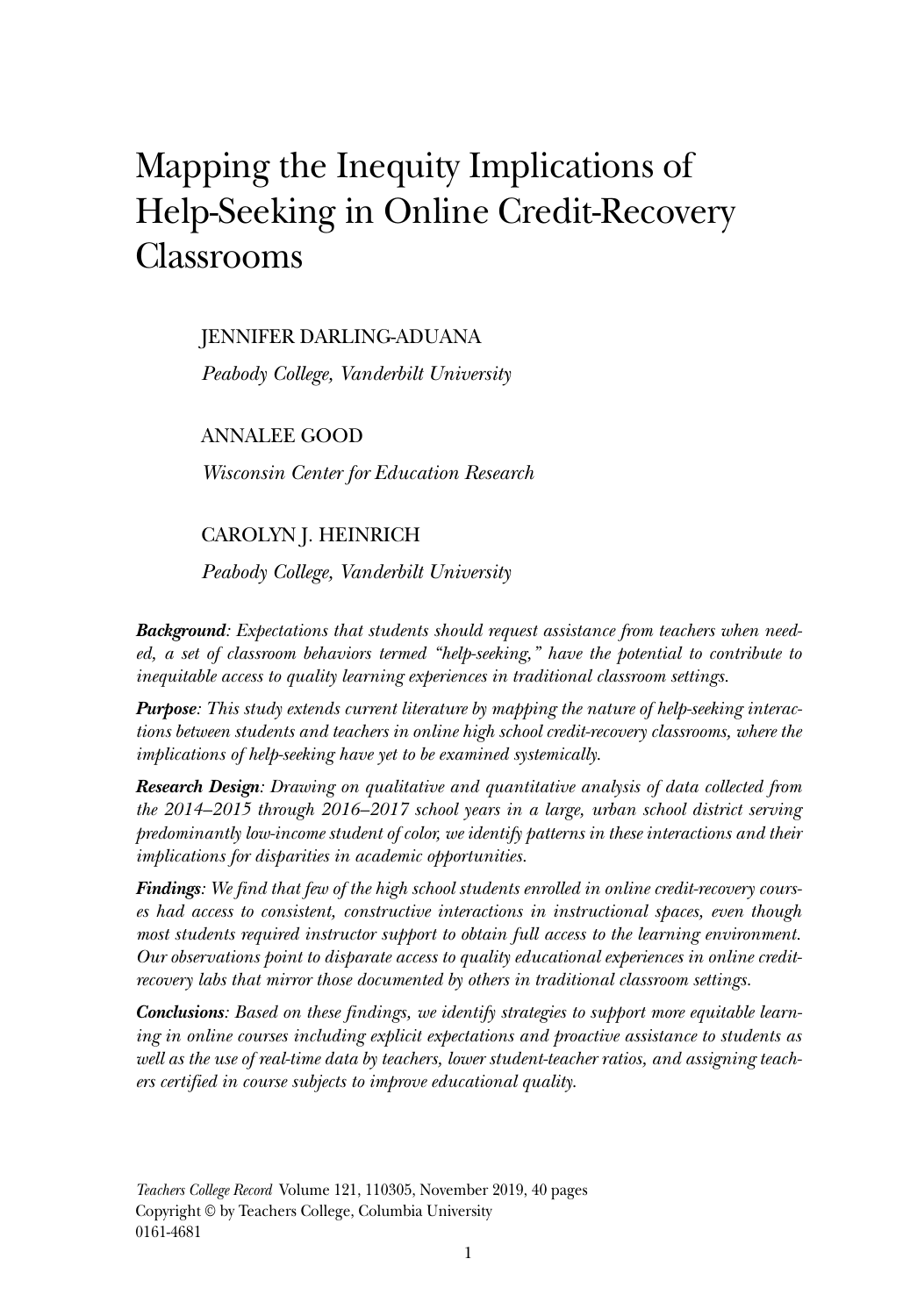Student-teacher interactions help define student learning opportunities in the classroom, and these interactions are shaped in part by the social identities and cultural contexts of both students and teachers (Downey & Pribesh, 2004; Lareau & Weininger, 2003; Rist, 1970). Over the last two decades, online learning has fundamentally changed the instructional space students experience in school, and therefore, the nature of these critical interactions. With over 75 percent of U.S. school districts serving one or more students enrolled in an online course (Gemin, Pape, Vashaw, & Watson, 2015), it is critical to consider how the growth of online courses changes student interactions in classrooms and how these interactions might reflect, exacerbate, or mitigate persistent racial and socioeconomic inequities in schools. The purpose of this study is to examine interactions between high school students and teachers in online credit recovery labs within a large, urban, Midwestern school district, with an emphasis on "help-seeking," a process by which students attempt to gain assistance from teachers.

Existing research on digital learning prompts questions about the nature of online classroom interactions. For example, despite trends of technology-based instruction replacing several of the central tasks traditionally assigned to teachers, some research suggests that online learning programs that incorporate live instructors contribute to better student outcomes (Hannum, Irvin, Lei, & Farmer, 2008; Means, Toyama, Murphy, & Baki, 2013; Taylor et al., 2016; Zhao, Lei, Yan, Lai, & Tan, 2005). This research indicates an important, but not yet fully understood role, for interactions in mediating student access to learning in online spaces. The stakes for students enrolled in high school online credit recovery courses are particularly high. With rapidly expanding online recovery programs and high school completion a prerequisite for most employment (Torpey & Watson, 2014), broadening understanding of the role of interactions in mediating student access to quality educational experiences is essential to inform practice and policies in these settings.

Providing students with opportunities to earn previously incomplete course credits required for high school graduation, credit recovery is one of the most common uses of online platforms (Clements, Stafford, Pazzaglia, & Jacobs 2015; Queen & Lewis 2011). In most instances, vendors develop the curriculum for their software (S. Patrick, Kennedy, & Powell, 2013), raising potential concerns about adaptability and relevance, particularly for students who have not yet mastered grade-level content, fully developed self-regulated learning strategies, or struggled previously with engagement. With students from low socioeconomic status backgrounds more likely to be at risk of dropping out than students in the general population (Rumberger, 2004), the extent to which online credit recovery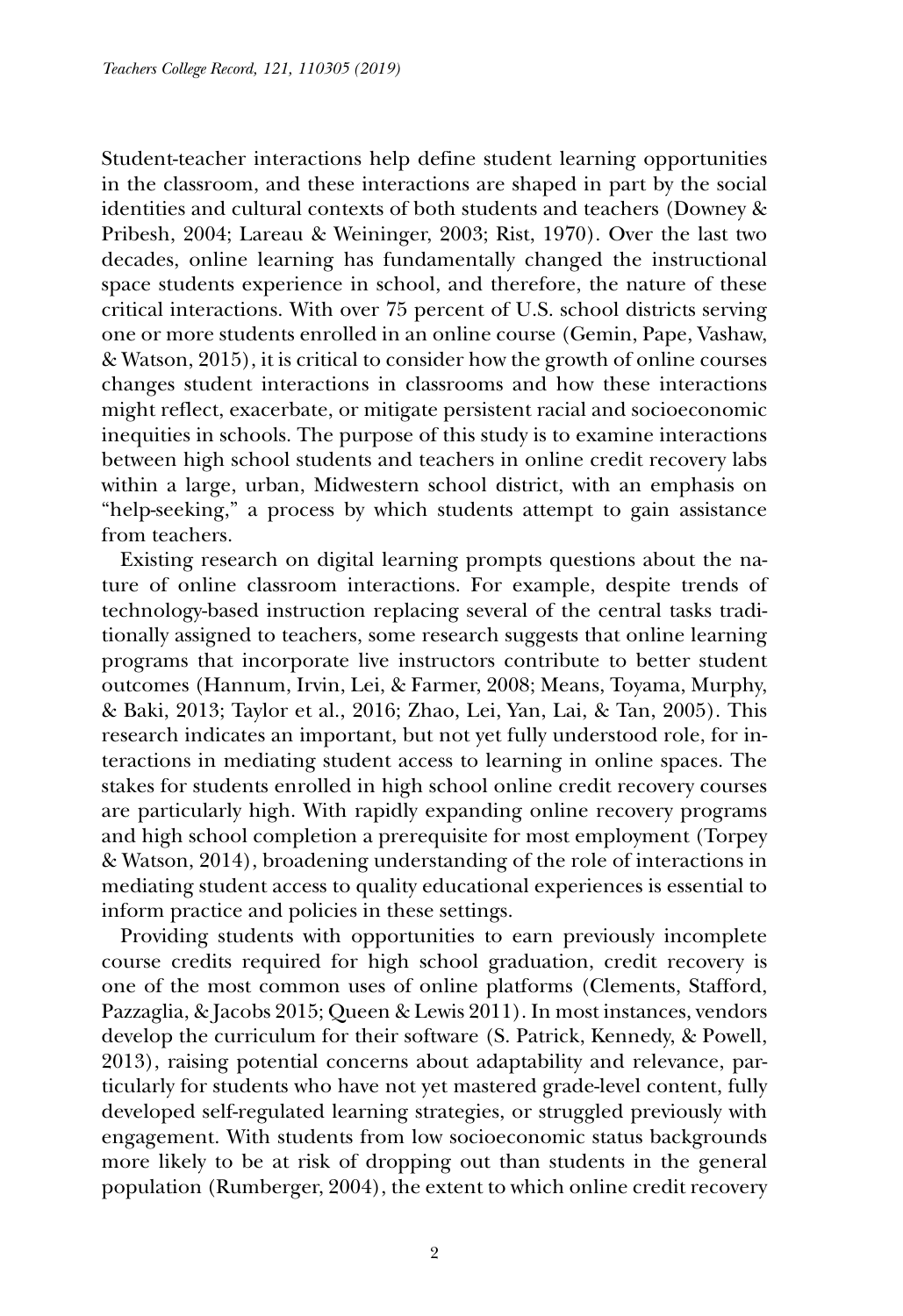programs provide access to quality educational experiences for students is pertinent to understanding the creation and maintenance of gaps in academic opportunity, achievement and attainment. Other concerns have been raised that with little oversight, education standards in online credit recovery programs may be lowered, and students at risk for failure may be directed into online learning as a means of cost-savings, potentially further exacerbating unequal access to quality learning opportunities (Gardiner, 2014; Thevenot & Butrymowicz, 2010).

We examined the following research questions:

- 1. What are the potential spaces for student-teacher interactions in online high school credit-recovery labs?
- 2. What specific patterns do we observe in help-seeking interactions between students and teachers in the same online credit recovery program?

In our examination, we draw on interpretive social reproduction scholarship (Lareau & Weininger, 2003; Mehan, 1992; Rist, 1970), which argues that social institutions (e.g., schools, government, religious communities) reproduce societal structures and power dynamics through persistent cultural norms that ultimately advantage dominant groups (Bourdieu, 1986/2010; Lareau, 2003; Van den Bergh, Denessen, Hornstra, Voeten, & Holland, 2010). We then explore the implications of our findings, with the aim to motivate and guide future empirical research on inequity in online credit-recovery courses. We extend the current literature by mapping interactions between students and teachers in online learning to spaces associated with disparities in academic opportunities and attainment in traditional classroom settings (Calarco, 2011; Downey & Pribesh, 2004; Heath, 1982; Ladson-Billings, 2004; McLaren, 1994; Rist, 1970).<sup>1</sup> As an increasing number of students receive instruction online, we identify strategies for school districts and teachers to address inequities in these new learning environments, particularly given that these shifts disproportionately affect students already underserved by current educational systems.

# Help-Seeking as a Conceptual Framework

Prior research indicates that student-teacher interactions matter, and they matter differently based on social identities (Calarco, 2011; Downey & Pribesh, 2004; Heath, 1982; Ladson-Billings, 2004; McLaren, 1994; Rist, 1970). The following literature identifies the extent to which a form of teacher-student interactions—help-seeking—may be influenced by cultural signals. Help-seeking is a self-regulatory skill typified by assertiveness and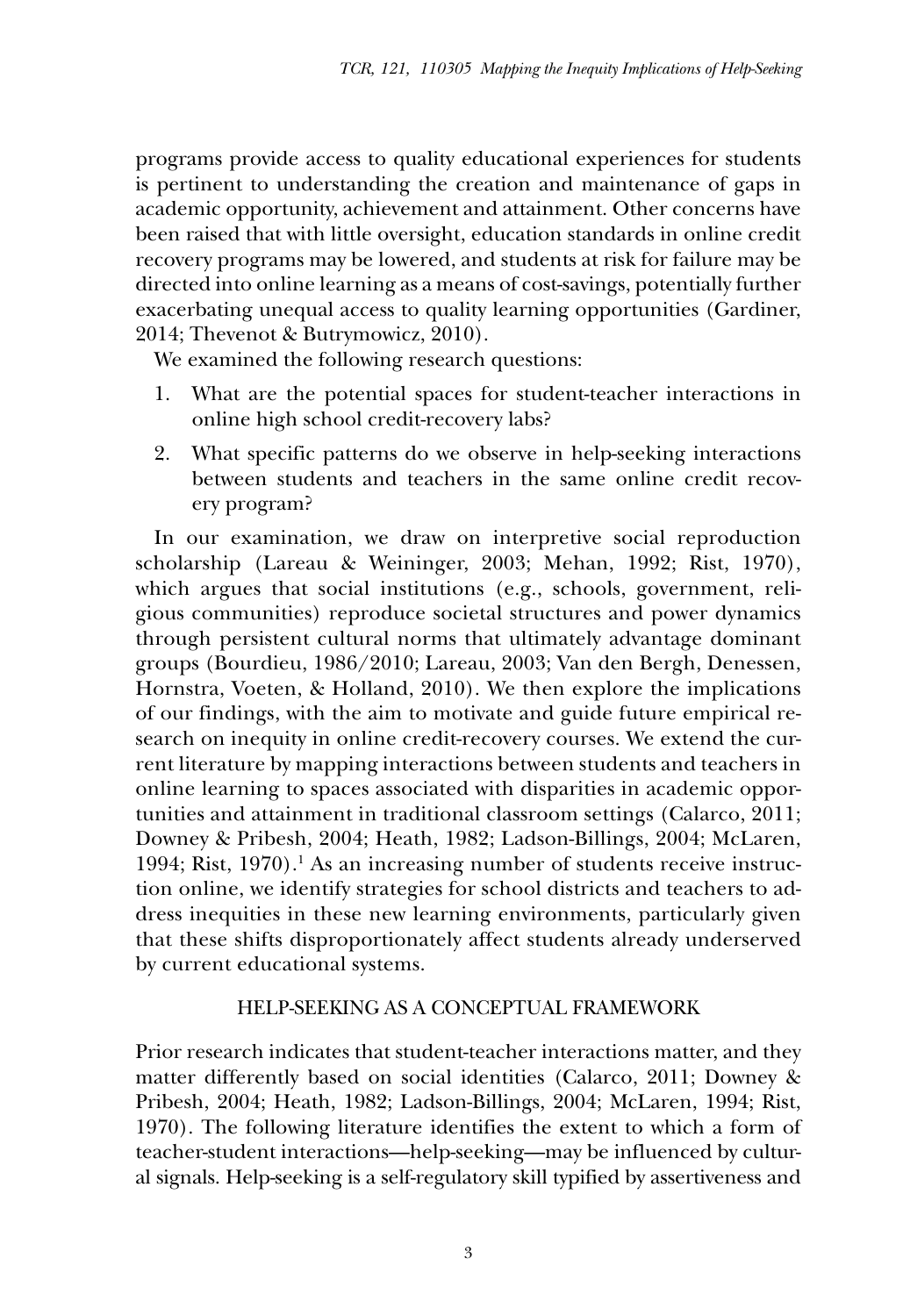comfort with requesting accommodations and assistance from individuals in a positive of authority (Calarco, 2011; Zimmerman, 2008). Researchers have identified class-based differences in help-seeking, with middle class parents more likely to employ parenting strategies that encourage the development of associated skill, behaviors, and ways of interacting within middle class institutions (Calarco, 2011; Lareau, 2003; Streib, 2011). Addressing concerns raised by others (i.e., Peck et al., 2015) that the structure and limited personalization and human interaction in online credit-recovery courses may only serve to reproduce current class categorizations, our study draws on interpretive social reproduction scholarship (Lareau & Weininger, 2003; Mehan, 1992; Rist, 1970) to guide an examination of the nature of studentteacher help-seeking interactions in online spaces. This study furthers understanding into how these online course-based interactions may advantage (or disadvantage) students from various backgrounds.

Social reproduction theory suggests that as social institutions, schools reproduce societal structures through embedded cultural norms (e.g., teacher expectations of behavior and definitions of achievement), which in turn advantage students from dominant groups (Bourdieu, 1986/2010; Lareau, 2003; Van den Bergh, Denessen, Hornstra, Voeten, & Holland, 2010). The result is social reproduction disguised and legitimized through the appearance of school success as a factor of individual, versus classspecific, characteristics (Bourdieu, 1986/2010; Lareau & Calarco, 2012). As social actors in social institutions that tend to identify with middle-class norms, teachers spend more time with and react more positively to the interactional styles and language patterns exhibited by middle-class students (Bernstein, 1975; Calarco, 2011; Streib, 2011). For instance, many teachers equate student engagement and intelligence with active participation in classroom activities, verbal assertiveness, and help-seeking behaviors, all which can be differentially expressed based on socioeconomic status, racial identity, and cultural background (Calarco, 2011; Heath, 1982; Lareau, 2003). Although associated with student background, students' "cultural toolkit" of attitudes, behaviors, and preferences are perceived by others, including teachers, as individual skills, talents, or capacities (Bourdieu, 1986/2010). For instance, teachers prioritize students who ask more questions because teachers view them as more interested in learning, even though research demonstrates that help-seeking reflects classbackground more than interest in learning (Calarco, 2011, 2014).

Help-seeking is a rehearsal learning strategy, whereby students must correctly evaluate their need for help and actively communicate with an individual capable of assisting (Newman, 2000; Zimmerman, 2008). Effective help-seeking thus requires many interpersonal attributes: communication skills, assertiveness, and the ability to identify when and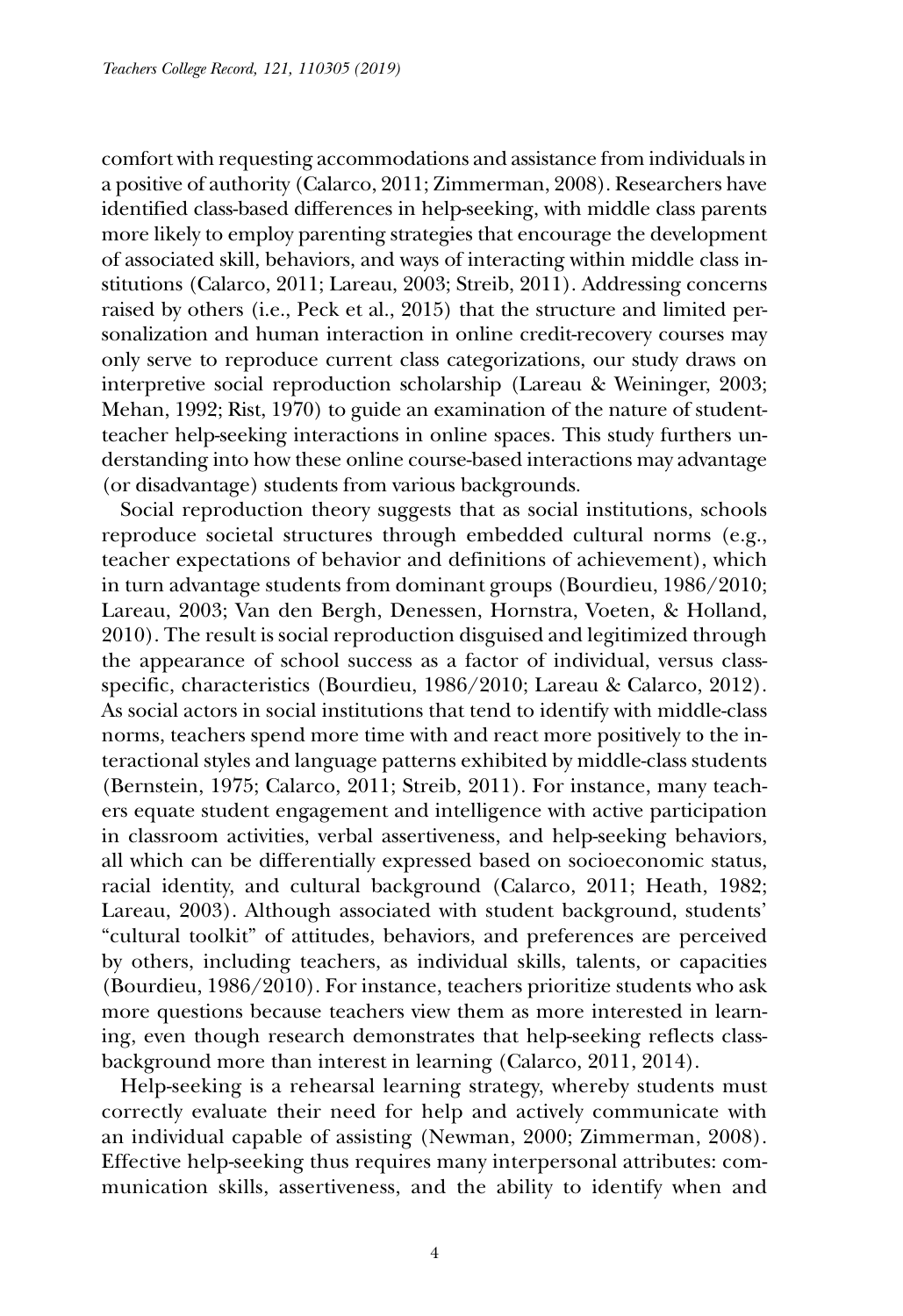from whom to request assistance (Calarco, 2011, 2014). As a result, helpseeking often supports students in staying on-task, increases the speed of learning, and builds confidence (Calarco, 2011; Newman, 2000). Beyond cultural norms, the decision to ask for help is also informed by perceptions of trust, relational style, and expertise, with students more likely to ask for assistance if they believe an instructor will treat them with respect and communicate pertinent information effectively (Brion-Meisels, 2015, 2016).

The increased prevalence of online courses in the United States has the potential to disrupt current, systematically biased interactional norms and expectations by modifying how students and teachers interact in an instructional setting. This disruption may take several forms with different implications for inequity. Online courses fundamentally reframe the role of the teacher, as teachers are no longer primarily responsible for content delivery. Larger class sizes and fewer, more constrained student-teacher interactions may lead teachers to rely more often on unconscious cultural cues when interpreting student behaviors and actions (Altonji & Pierret, 2001; Robinson & Lubienski, 2011). Accordingly, student help-seeking may play an increased role in shaping how teachers interact with, assist, and evaluate students in an online classroom setting (Ahn, 2011).

An important implication of interactions within computer-based instruction are changes in the quantity and quality of information about students available to educators. Often, teachers have less access to information through in-person interactions in online classroom settings but increased access to information on student progress and assessment results. When lacking information, evaluators often unconsciously employ statistical discrimination, relying on average characteristics of others belonging to a similar socio-demographic group (Altonji & Pierret, 2001; Ewens, Tomlin, & Wang, 2014). Statistical discrimination reinforces the existing status-quo and disadvantages historically lower-achieving subgroups. However, the effect fades as evaluators gain access to information about an individual, at which time evaluators substitute knowledge about the individual for average group characteristics (Altonji & Pierret, 2001; Devine, Forscher, Austin, & Cox, 2012). Thus, there is reason to believe elements of online courses may equalize the quantity and quality of student-teacher interactions. The availability of real-time data and frequent assessments typical of online courses may reduce reliance on incomplete or inaccurate information based on cultural signals (Altonji & Pierret, 2001; Devine et al., 2012). Specific to this study, we are interested in whether access to presumably more objective information on students might result in teachers relying on social and cultural cues less often when initiating or responding to help-seeking requests.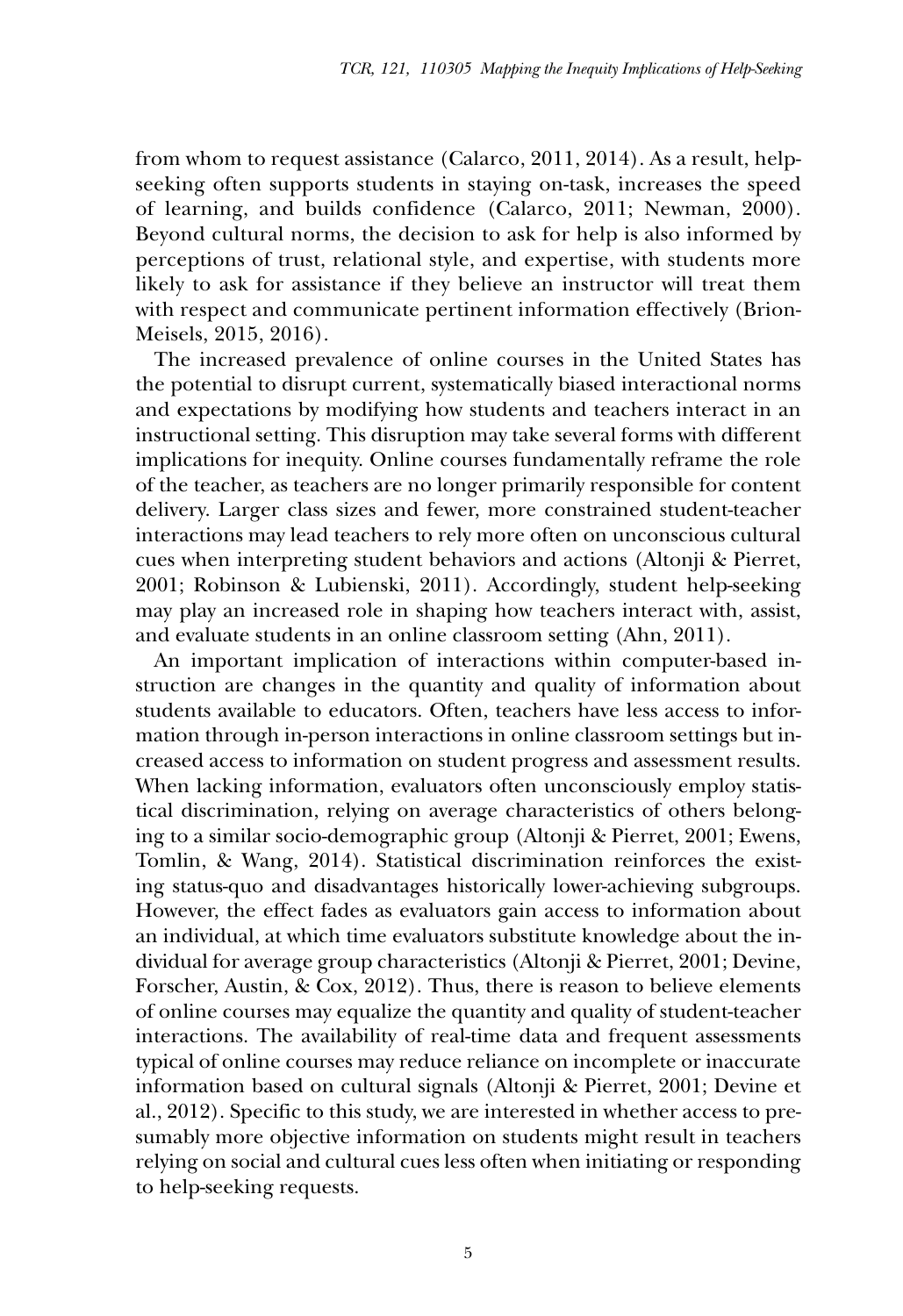Further, while teachers expect students to be proactive and seek out help when struggling, this expectation is predominantly expressed implicitly (Ahn, 2011; Calarco, 2011; H. Patrick, Anderman, Ryan, Edelin, & Midgley, 2001). Delpit (2006) established that when these implicit rules are made explicit, all students are better able to succeed (i.e., Luykx et al., 2007; Parks, 2010). In this regard, the standardized structure and rules of labs supporting online instruction may offer many advantages by making the implicit expectations in traditional classrooms more explicit. Instead of focusing predominantly on teaching, teachers can, and do, prioritize maintaining student motivation in online classrooms (Ahn, 2011). More explicit expectations about weekly course progress and what type of learning is required may also be communicated more efficiently due to standardized course structures and requirements. Even if an instructor does not communicate expectations more explicitly in an online classroom, students may be more insulated from changing teacher expectations or subtle interpersonal cues (Arnot & Reay, 2007; Calarco, 2014) when a third-party provides instructional delivery and grading services.

Lastly, the use of standardized, asynchronously delivered course content may allow instructors to focus on encouraging the development of learning and study skills, such as note-taking. Decreased time devoted to direct instruction and standardized course structures by teachers may also facilitate the more explicit communication of expectations, eliminating cultural "insider knowledge" on how best to learn and earn course credit (Bernstein, 1975; Delpit, 2006). What help-seeking looks like may also vary in online versus traditional classroom settings, as students enrolled in online courses have ready access to additional non-instructor-based resources for assistance, such as the educational program delivering content and Internet resources. By presenting a descriptive analysis of patterns in student help-seeking and subsequent student-teacher interactions, we explore which and in what contexts these hypothesized disruptions to classroom interactional norms and expectations appeared across credit recovery labs in a large, urban district.

In this paper, we apply frameworks from social reproduction theory and prior research on the role of help-seeking in traditional school settings to the new digital, online context, which has yet to be fully explored, and indeed, may be more challenging to observe. We examine how changing student-teacher interactional norms, expectations for both students and teachers, and access to information may redefine previous spaces of inequity and highlight possible levers for improving student access to quality education with digital tools.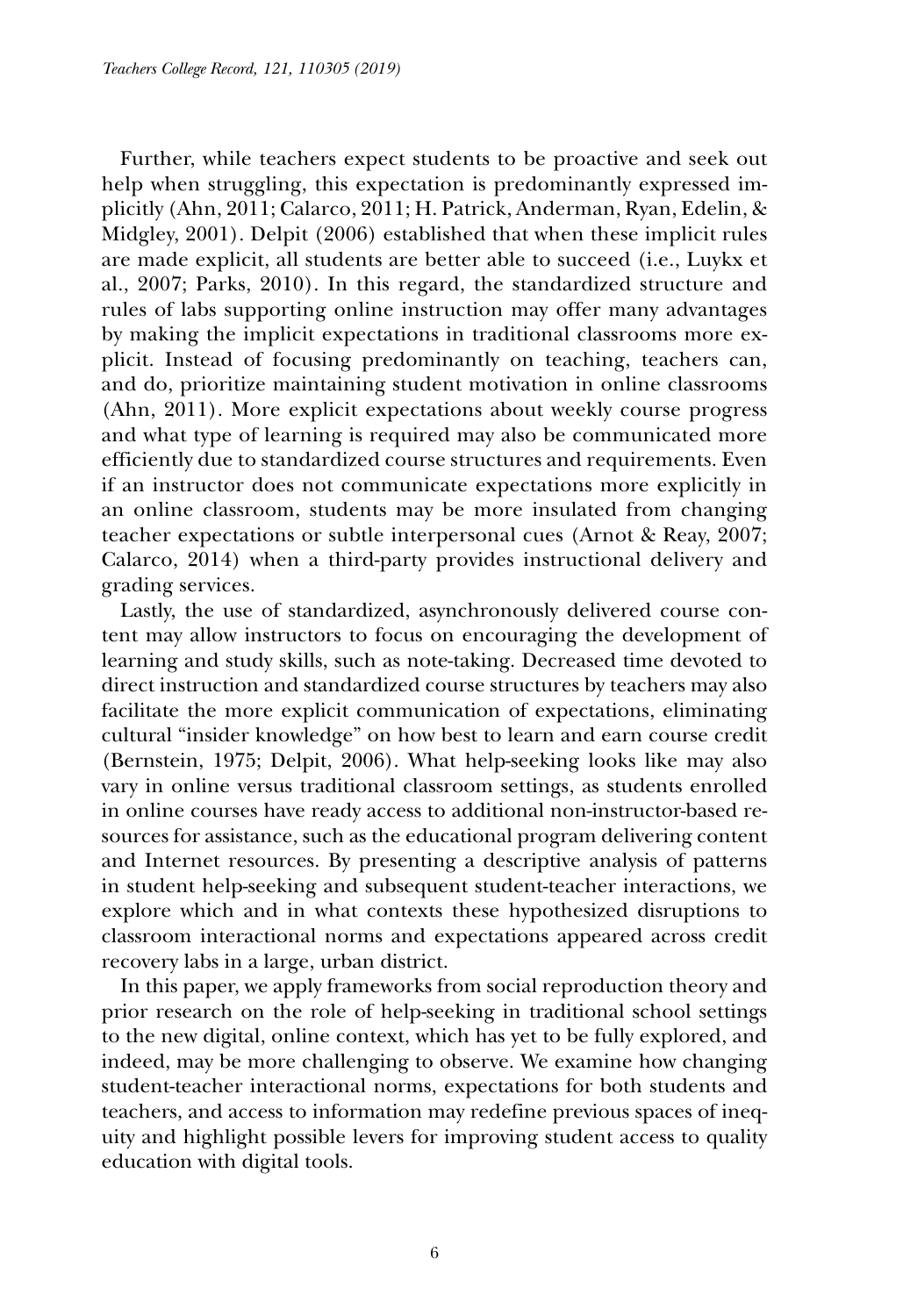#### Research Design

Situated within a multi-year, mixed methods study on the implementation and outcomes associated with digital tools in K–12 classrooms in the United States, this paper draws on 156 qualitative observations of instructional sessions and 24 interviews. Data were collected across three years and 18 schools implementing an online credit recovery program in a large, urban school district in the Midwest. We collected 17 observations across two high schools during the 2014–2015 school year, 31 observations across seven high schools during the 2015–2016 school year, and 108 observations across 18 high schools during the 2016–2017 school year. Across the study years, high schools in the district, and particularly those offering credit recovery options, serve a predominately black, low income student population, as seen in Table 1. Around one-fourth of all high school students in the district accessed one or more courses online, with the students enrolled in online courses slightly more likely to be identified as African American and from low-income backgrounds.

|                                           | 2014-2015                   |                                              | 2015-2016                          |                                              | 2016-2017                   |                                              |
|-------------------------------------------|-----------------------------|----------------------------------------------|------------------------------------|----------------------------------------------|-----------------------------|----------------------------------------------|
| <b>Student Characteristics</b>            | All High School<br>Students | <b>Online</b> Credit<br>Recovery<br>Students | All High School<br><b>Students</b> | <b>Online Credit</b><br>Recovery<br>Students | All High School<br>Students | <b>Credit Recovery</b><br>Students<br>Online |
| Number of students                        | 20,581                      | 5,175                                        | 21,922                             | 4,976                                        | 22,147                      | 5,250                                        |
| Asian                                     | 0.06                        | 0.02                                         | 0.06                               | 0.02                                         | 0.06                        | 0.03                                         |
| <b>Black</b>                              | 0.62                        | 0.66                                         | 0.60                               | 0.68                                         | 0.61                        | 0.67                                         |
| Hispanic                                  | 0.20                        | 0.22                                         | 0.22                               | 0.20                                         | 0.23                        | 0.22                                         |
| White                                     | 0.12                        | 0.08                                         | 0.10                               | 0.08                                         | 0.09                        | 0.07                                         |
| Other race                                | $\mathbf{0}$                | $\overline{0}$                               | $\boldsymbol{0}$                   | $\boldsymbol{0}$                             | 0.01                        | 0.01                                         |
| Female                                    | 0.48                        | 0.46                                         | 0.48                               | 0.46                                         | 0.49                        | 0.46                                         |
| English language learner                  | 0.08                        | 0.06                                         | 0.08                               | 0.04                                         | 0.16                        | 0.12                                         |
| Free lunch-eligible                       | 0.82                        | 0.86                                         | 0.73                               | 0.75                                         | 0.76                        | 0.77                                         |
| Student with special needs                | 0.22                        | 0.22                                         | 0.22                               | 0.24                                         | 0.23                        | 0.23                                         |
| Percent of days absent                    | 0.17                        | 0.20                                         | 0.20                               | 0.26                                         | 0.20                        | 0.29                                         |
| Mean test score-fall math <sup>+</sup>    | 216.72                      | 216.30                                       | 727.58                             | 714.81                                       | 712.92                      | 703.09                                       |
| Mean test score-fall reading <sup>+</sup> | 209.90                      | 209.49                                       | 677.78                             | 656.32                                       | 633.12                      | 614.09                                       |

**Table 1. Student Characteristics Among District High School Students and Credit Recovery Students in High Schools (2014–2017)**

**†** MAP scores reported in 2014–2015 and STAR scores in 2015–2016 and 2016–2017.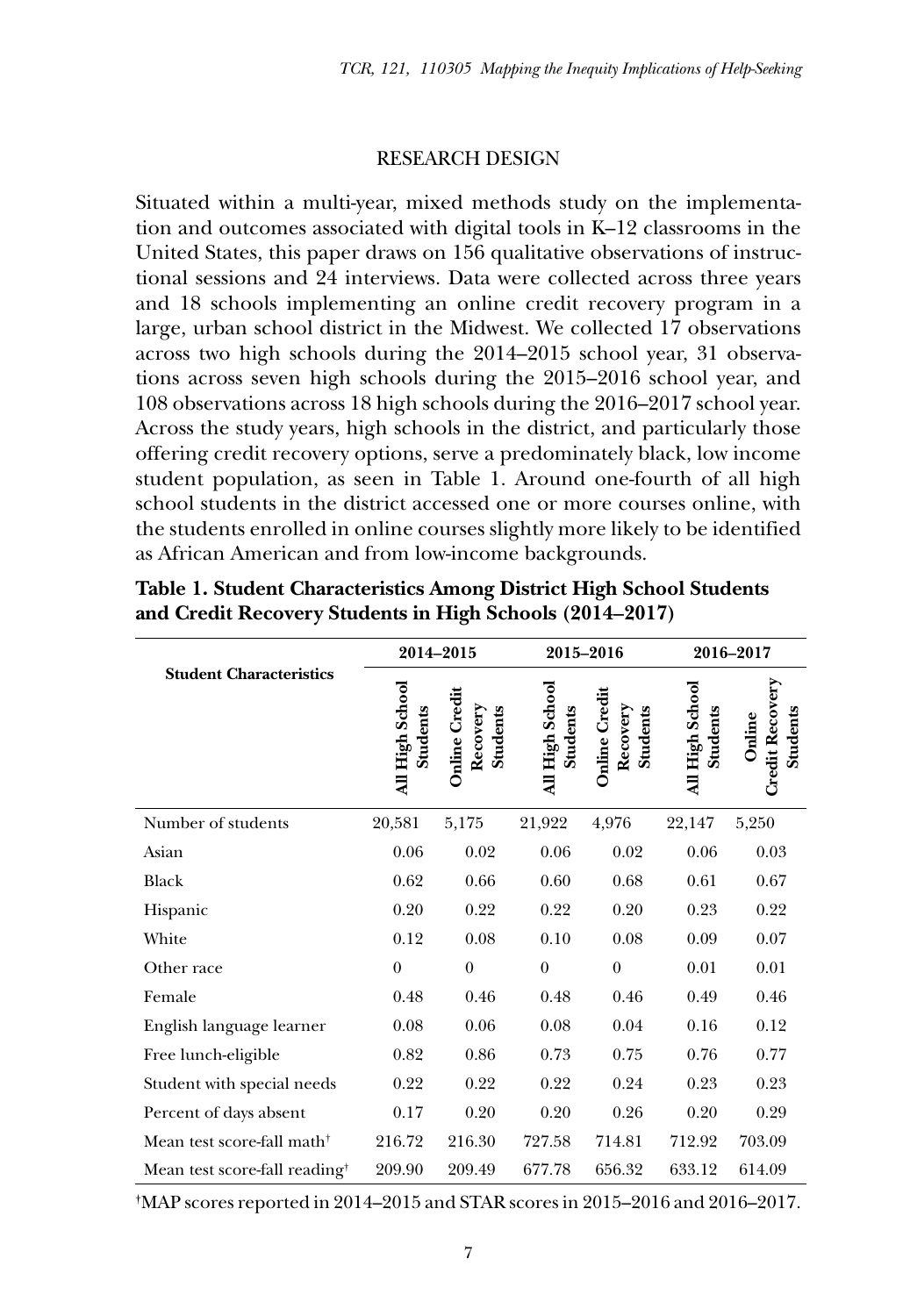The well-tested, research-based observation instrument (Burch, Good, & Heinrich, 2016) enabled observers to evaluate the extent to which an instructional session (and integration of educational technology) facilitated quality learning opportunities for students.2 The observation instrument contains a set of indicators or dimensions of quality elements that capture the type of interactions occurring between teachers, students, and educational technology. We recorded ratings of 10 core elements of digital and blended instruction (described in Appendix A) on a 5-point Likert-type scale (0-4).<sup>3</sup> Observers also recorded narrative comments and vignettes, as well as information on the total instructional time, time on task, time a student interacted with an instructor, and whether the format facilitated live interaction between instructors and students around instructional tasks. Although we documented descriptors of students and teachers within the observation instrument, including estimations of gender, race, and ethnicity, we do not report these categories in our analysis of qualitative data, as these were based on researcher judgments versus self-identification. We also facilitated regular training to establish interrater consistency for all raters conducting classroom observations.

We collected interview data using a semi-structured interview protocol containing interview topics, probes, and sample questions. Interview topics included instructor background, instructional practices, support for the use of digital tools, digital tool access, use by student subgroups, assessment of the effectiveness of digital tools in the classroom, and plans for ongoing use of digital tools. (Refer to Appendix B for the full interview protocol.) Instructor responses provided insights on program goals, implementation, and trends that complement the detailed, snapshot information gathered through observations. During each classroom observation, we asked instructors if they would be willing to answer a few questions about their experiences. We sometimes conducted the interview on the same day as we observed the instructor's classroom or lab. Other times we exchanged contact information and scheduled an interview time during subsequent data collection visits or over the phone. We recorded and transcribed each formal interview. We also summarized informal conversations with lab instructors during observations with the instructors' permission.

We analyzed qualitative data from these 156 observations and 24 interviews in NVivo coding software using pre-established thematic codes to organize passages around common themes (Gibbs, 2007). Sample thematic codes included the physical environment, curriculum, instructional model, interactions, assessment, engagement, digital citizenship, and digital tools. Refer to Appendix C for a full list of these codes, along with samples of coded data excerpts. We used spot-checking to check coding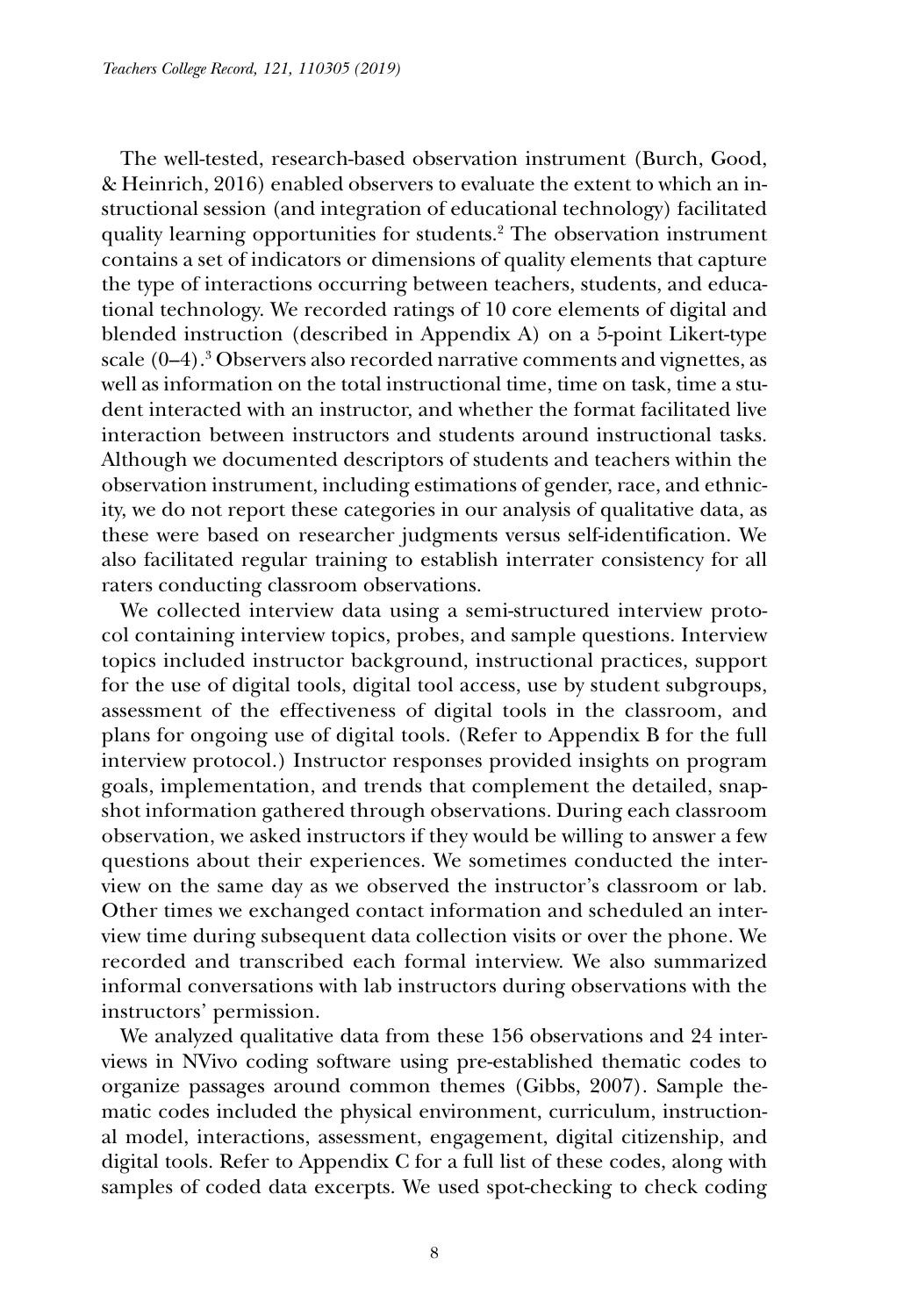consistency. Focusing on the program model and staff parent nodes, we followed with an inductive coding process, reading and then assigning interpretive codes and thoughts to each excerpt. As we proceeded through the excerpts, we solidified labels and descriptions. Once themes emerged as prevalent (i.e., once we achieved saturation), we continued to check for these themes, but only marked illuminating examples or those that demonstrated variation or diversity within the identified theme. We also searched for alternative explanations to challenge preconceptions and personal biases.

We then drafted analytic memos focused on an emerging theme (e.g., access, instructor capacity, etc.), organizing the document around the interpretive codes. Throughout the drafting of analytic memos, we added sub-headers where the distinction appeared necessary and expounded on key points from detailed descriptions to pull out themes of interest. This phase also provided a means through which to identify more and less frequent occurrences. The original coding and analytic memo writing occurred based on observations and interviews from the 2014–2015 and 2015–2016 school years. We subsequently confirmed, revised, and expounded upon these themes based on interviews and observations collected during the 2016–2017 school year.

We used quantitative data to test and supplement emergent findings. For instance, after observing that many teachers did not possess sufficient background knowledge to assist students struggling with course content, we examined interaction ratings from the observation instrument in conjunction with information on teacher qualifications. We only conducted statistical analyses and reported quantitative findings when a we recorded a numerical rating across all observations or a common item on the interview protocol assured that we had information across all observations or interviews. Due to the ordinal nature of the scales measuring each dimension in the observation instrument, we used ANOVAs with chi-squared tests to identify significant differences between classrooms where we did and did not observe various forms of student help-seeking and teacher assistance. Where applicable, we reported the *p* values from statistical tests. We do not report the prevalence of analytic themes that emerged through qualitative coding of narrative vignettes to prevent the overinterpretation of these findings.

Triangulation across qualitative and quantitative data was used to confirm the validity and reliability of analytic themes. Prior to inclusion, we established that the opinions, experiences, and observations expressed by lab instructor in interviews were consistent with observation data collected by researchers. We also examined findings by school and year to confirm our findings reflected in a range of lab settings.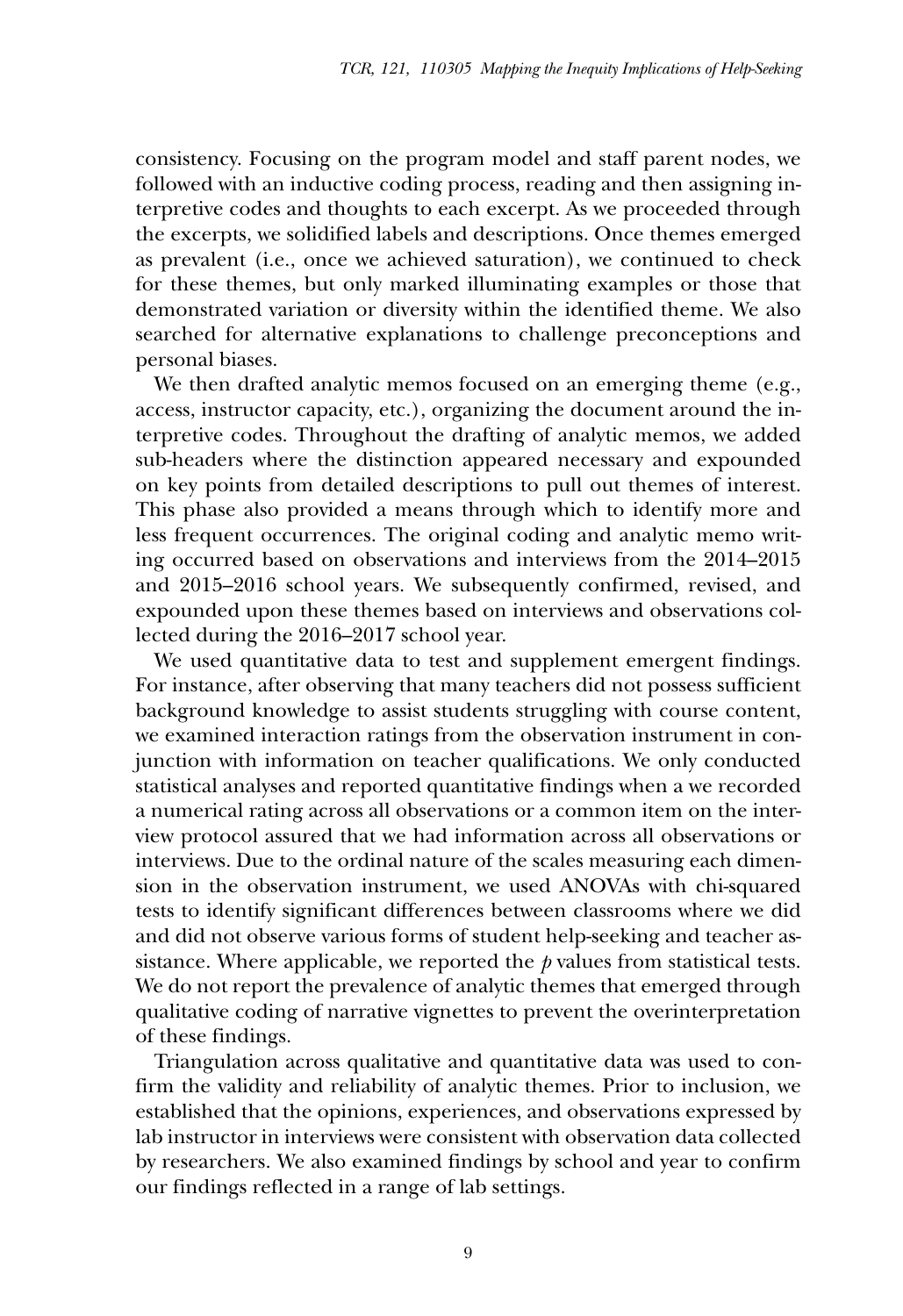#### Summary of Findings

In this section, we illustrate potential spaces for student-teacher interactions focused on help-seeking within online credit-recovery classrooms. Drawing primarily on rich, observational data, we highlight patterns, focusing on interactional strategies that may either reproduce or mitigate gaps in student access to quality educational opportunities.

## Instructional Spaces in Credit Recovery Labs

In all credit recovery labs observed, students were provided a laptop or desktop computer and expected to progress through the online program independently. Course progression required watching video lectures, responding online via clicks and written responses, and taking notes. The labs were supervised by one or more teachers whose primary role was to ensure students were making progress in the course. These instructors also provided technical support, and on occasion, instructional support. Learning occurred primarily through student interactions with the online course platform, which housed and delivered the curricular content. Once students logged in, content relevance, cognitive demands, and feedback informed subsequent student engagement, self-regulation, and persistence. Students largely determined their pacing and could repeat sections with instructor permission. The software also offered lecture notes in multiple languages. Teachers described inprogram accommodations as minimal; most involved teacher-initiated actions such as removing multiple-choice options in quizzes or resetting lessons so that students could attempt them again. Any further adaptation to students' needs, interests, or context had to be facilitated by a live instructor, with any differential access to instructors resulting in disparate access to equitable educational opportunities.

Below is a composite vignette that contains observation notes from several classrooms and is representative of our qualitative data. The vignette was created to illustrate the instructional setting and interactions of a typical computer lab reserved for students enrolled in online courses. The vignette also serves as a foil in discussions of variants of the instructional models and settings observed.

At the beginning of the first period, students straggle in and go directly to the desktops. There are 30 computers in the large basement classroom. All students sit at their desktop computers, working on various course modules that depend on where they need to recover credit. Twelve of the 15 students have headphones on and plugged into the computer. Students are talking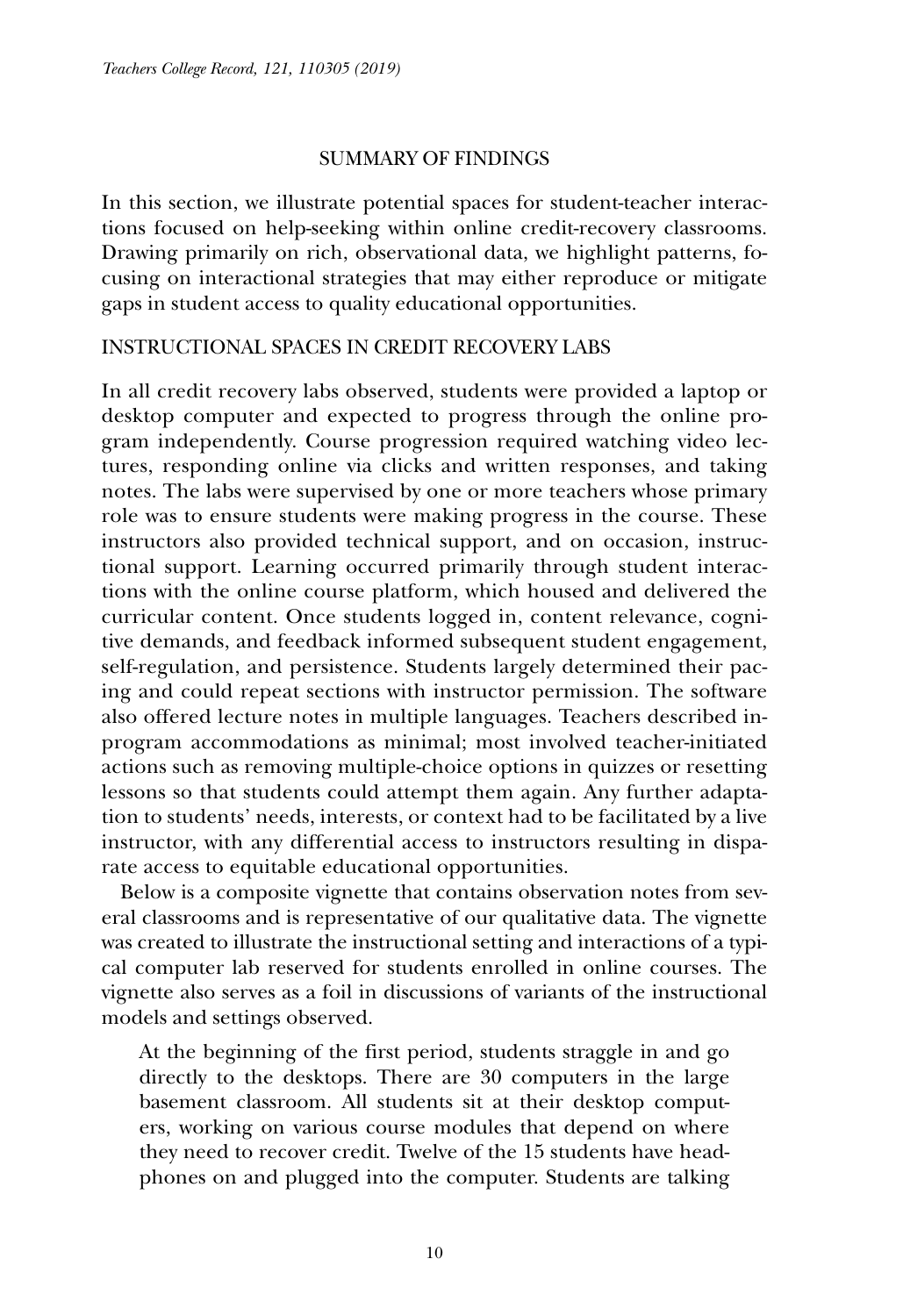quietly, occasionally laughing. Ten minutes into the class period, the teacher stands up and walks around to check on the students, at which point nine of 15 students are actively working in the online course system. The teacher emphasizes to the students that they need to strive for the goal of completing three percent of their coursework per week. He tells them to focus more and to take advantage of the resources they have both during and after the school day. The students are a distraction to each other, with some students walking around and disturbing others or talking out loud. There is no redirection of students on the part of the teacher. Toward the end of the period, five of the students are still actively clicking, looking up at the screen, typing, etc. Two of these students also have a paper notebook out. These students are engaged in an iterative process of reading content off the screen and then writing it down in their notebooks. One student is toggling between the online course program and Google to look up terms. At any one time, four to five students are checking their phones, and one or more are sleeping.

Typical of our observations, the instructor in the above vignette interacted with students in a predominately motivational versus instructional role. The extent to which instructors monitored student engagement varied across classrooms, with a little over half of the interviewed teachers describing monitoring engagement and progress as one of their daily strategies to encourage student achievement. Above, the instructor did not attempt to redirect students, while in other observations instructors verbally redirected students, albeit often with limited success.

As shown in the vignette above and across observations, student time offtask increased, and interactions with the online course system decreased substantially over the observation period. Few students maintained the focus to take consistent advantage of the educational resources available. Examples of fully engaged students were rare. Students exhibited full engagement in instruction throughout the entire class period in only 21 percent of observations. One such student from an observation in an alternative school setting,<sup>4</sup> "worked through the assessment questions, checking her notes and selecting responses carefully," without interruption and without interacting with any instructors or peers in the classroom environment. The student possessed sufficient self-regulation skills, including focus and persistence, that she maintained productive interactions with the software interface. Furthermore, she appeared to possess requisite academic skills, such as minimum reading proficiency and study skills, further facilitating access to course content.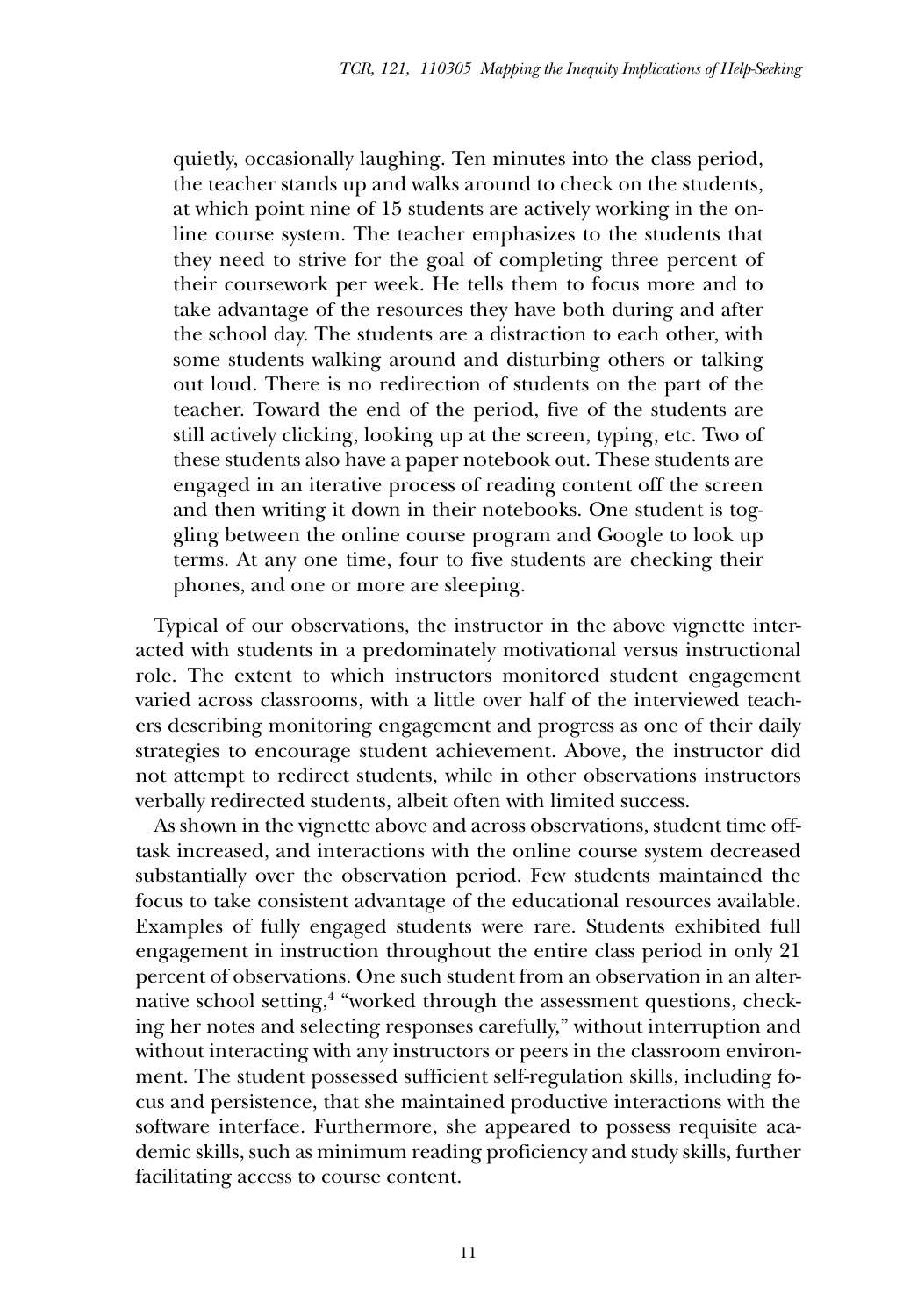The student described above was atypical in successfully accessing and interacting with course content without requiring instructor assistance. Within this select group, many students completed coursework outside of the school day, indicating home access to digital devices and the Internet, as well as a minimal need for instructor assistance to master content. Our quantitative analysis of student behaviors within the online system suggested that those accessing the program at home, outside of school hours were less likely to qualify for free or reduced lunch, more likely to have achieved junior or senior standing, and more likely to have scored highly on previous standardized assessments (Heinrich, Darling-Aduana, Good, & Cheng, 2018). When examined in conjunction with barriers to learning, the typical profile of students who ultimately earned credit highlights the many ways in which transitioning from teacher-driven to technology-driven courses may further disadvantage those students in need of additional assistance, amplifying current disparities in achievement.

In the discussion and illustration of more typical interactional patterns below, we focus predominantly on the experiences of those students requiring assistance to learn course content. We represent visually the observed interactional patterns and possible help-seeking pathways of students struggling to learn content in Figure 1. This figure and subsequent findings highlight how interactions with lab instructors may have resulted in different learning experiences for these students. Whether a student decided to ask for help or completed coursework without assistance, there were barriers to learning and opportunities for demoralization and subsequent disengagement.



**Figure 1. Observed patterns and possible help-seeking pathways among students struggling with content in online-credit recovery computer labs**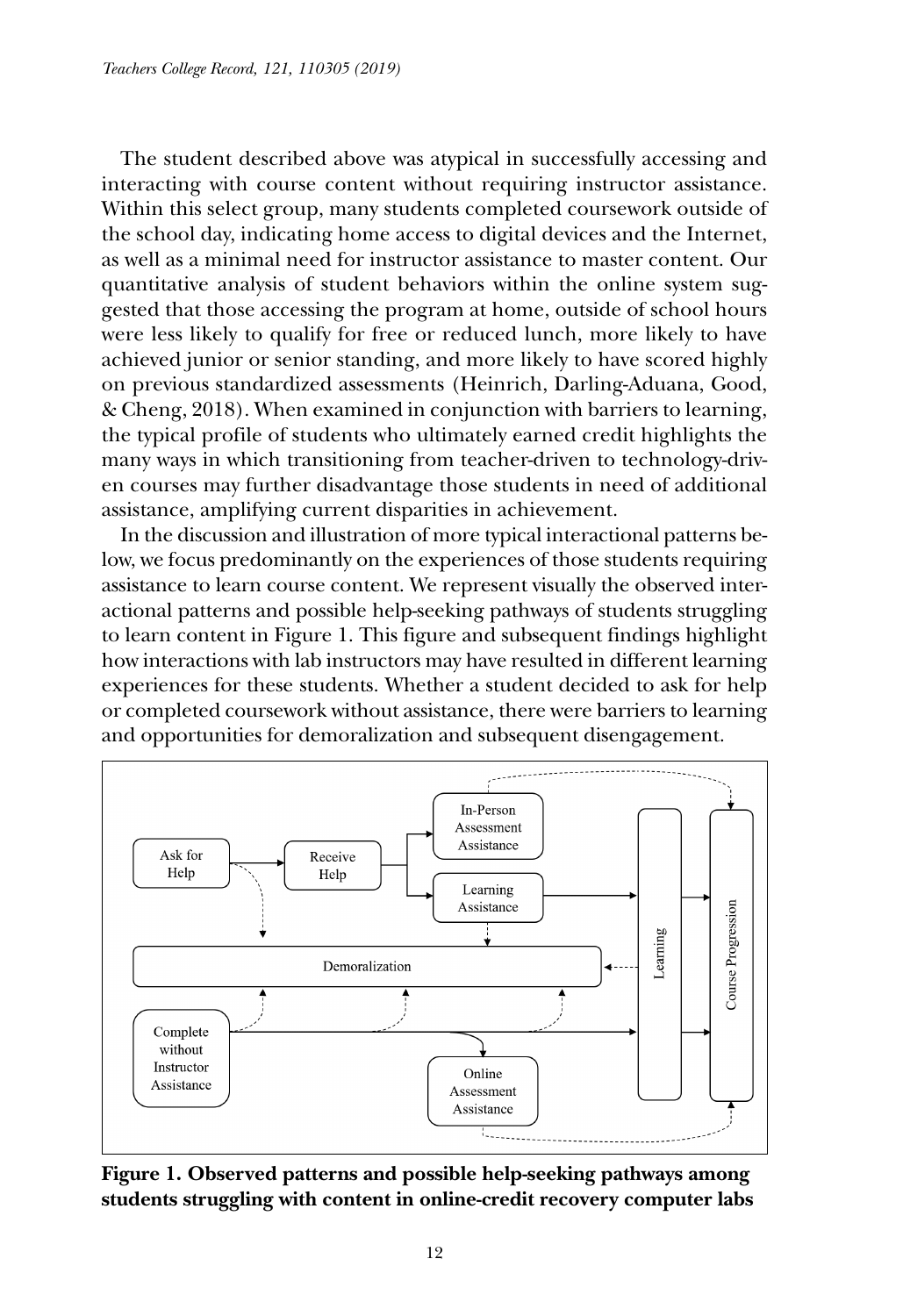#### *When Students Did Not Seek Help From Teachers*

When students didn't ask for help, they often required more time to finish assignments or were unable to learn content. During one observation in an alternative school, a student and teacher "worked together and found that the program's supposed-to-be correct answer is not correct," after a student voluntarily asked for help. A student who didn't ask for assistance on the same problem would likely have either learned the content incorrectly or been unable to complete the assignment. In the following example, a student attending a different specialty school did not request assistance despite appearing unable to complete the required task.

At the time the observation began, the student was working in a Thermochemical Equations course. During the 20 minutes observed (before the class change), he progressed slowly in the lesson. In particular, he seemed to stall in the activity where more self-initiative was required (to practice the enthalpy of reaction equations). He did not leave the computer but did not practice what he had been shown in the video (solving problems). He did not request any assistance.

Whether the students' slow progress was due to low engagement or difficulty comprehending content, a proactive instructor could have diagnosed and mitigated the underlying issue. Instead, the student received no credit for his time in the platform and left at the end of the class period without appearing to master content. In addition to often taking longer, the learning trajectories of students without instructor assistance were filled with opportunities for demoralization. The modal student from individual observations had some constructive interactions (72 percent) with the software but progressed through course content slowly, with occasional distractions (41 percent). For instance, in the representative, composite vignette presented at the beginning of this section, nine of 15 students interacted with the online course system at the beginning of the class period, with approximately half disengaging as the class period progressed.

One of the primary means by which students struggling with course content made progress without instructor assistance was through Internet searches or guessing. One such student from an observation in an alternative school read a source document and took notes on a lesson on the Mongol Empire before beginning an assessment about halfway through the observation. When completing the assessment, "the student copied and pasted the exact assessment question into Google to find the answers." We observed similar behavior across settings, which suggests a different type of help-seeking than the traditional version between students and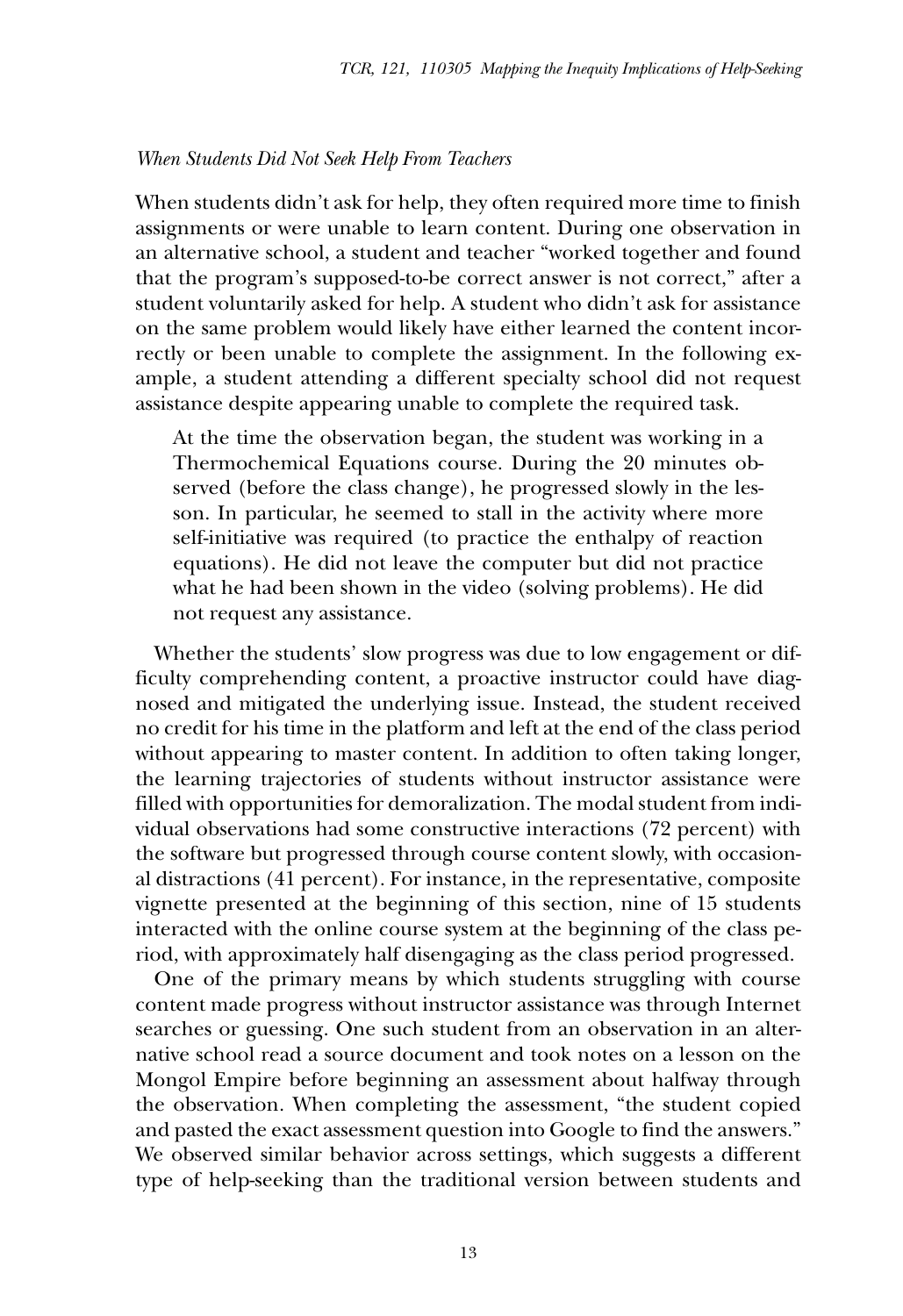teachers. Easier access to online resources used in this manner might result in assessment scores that don't reflect learning. In the instance above, the student's course notes might have been insufficient or required more effort to review than an Internet search; in other similar cases, students chose not to take notes at all, despite district policy guidance that urged classroom instructors to enforce note-taking practices. Notwithstanding the ethical concerns raised by this strategy, students who completed online assessments in this manner made course progress and might avoid demoralization. If the goal of credit-recovery is solely to provide students a second chance to earn course credits required for graduation, then this process achieves that goal. If the goal of credit recovery is to give students a second opportunity to learn course content because mastery of that material is deemed necessary for post-secondary success, then help-seeking only from online sources rarely contributed toward that end.

## *When Students Asked Teachers for Help*

Similar pathways emerged among students who asked a teacher for help. Many observations that identified students asking for assistance were accompanied by comments indicating reactive instructor behavior, such as sitting behind a computer at the front of the classroom. In interviews, over half of the instructors described monitoring student progress as one of their primary responsibilities, although only a quarter of instructors reported following-up with students based on information gathered through their monitoring. This corresponds with the approximately three-quarters of instructors who expressed the belief that students should be "intrinsically motivated and have high levels of self-motivation and self-control." One instructor shared his instructional strategy as follows, "I tend to stay in the back, watch what they are doing, help as needed." In other observations, instructors focused on classroom management and administrative tasks unless a "student *voluntarily* asked the instructors to check their answers or help with the questions." As such, the format of the online course system often required more initiative on the part of participating students than traditional instruction methods. A passive participant in a class incorporating a lecture component might still absorb knowledge, while student learning in a classroom that allowed students to determine their pacing might be more sensitive to low student engagement or motivation (Ahn, 2011).

As demonstrated in the passages above, instructors focused their attention on students who actively voiced the need for assistance, resulting in inequitable access to one of the students' most valuable instructional resources—instructor attention. We found a strong association between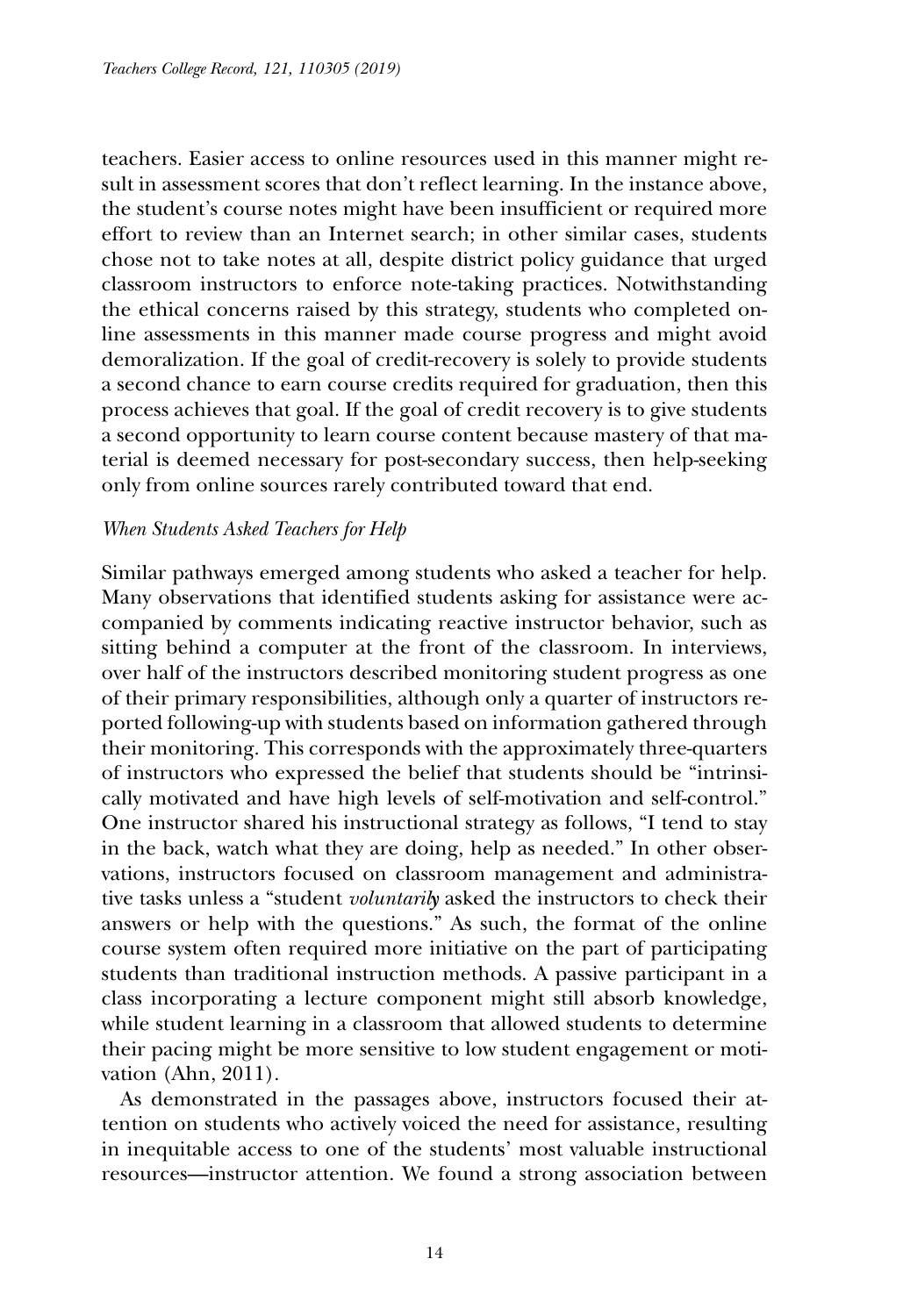interaction and instruction ratings in our quantitative analysis of the observation data. On both dimensions, about 77 percent of the observations were rated a "2" on a zero to four-point scale, and a chi-square test confirmed the statistically significant association ( $p = 0.000$ ). An interaction rating of "2" indicated that instructors or resources had some constructive interaction with students (i.e., facilitating some quality learning opportunities but not adapting to observed (or known) student needs), compared to mostly (3) or constant constructive interactions (4), no constructive interactions (1), or destructive interactions (0). The distribution of ratings of interactions in individual student observations differed from that of whole-class observations ( $p = 0.006$ ). There were noticeably more (21) vs. 5 percent) low ratings in observations of individual student's learning experiences. This disparity was supported by observation notes, many of which explained that instructors interacted with students in a manner that enhanced learning throughout the class period. However, few instructors supported the instruction of all students in their classroom during any given observation.

In our observations, instructors responded to all but a handful of student requests for assistance. In one classroom, "The student asks the instructor for assistance about 44 minutes into the observation, but the teacher doesn't hear her. At the end of the observation, she is waiting by the teacher's desk for assistance." In another example, we observed an instructor repeatedly respond to requests for assistance from the one student identified as gifted in her classroom, limiting the teacher's ability to assist the students in her lab working on credit recovery. These findings are consistent with Calarco's (2011) finding that teachers provided more assistance to students with cultural capital associated with dominant groups, who were more likely to request help repeatedly and make eye contact and speak loudly while doing so.

#### *When Teachers Offered Assistance*

Even in instances where teachers proactively sought out students, teachers were more likely to follow up with students who had previously asked for help. We observed this method of student identification often when students asked for assistance early in the class period, as seen in the following excerpt.

The student was stationary for a few minutes and then went up to the front to ask the teacher a question. Another support teacher came around and noted that the student was at a 40 percent quiz score. He took some time to discuss the content with the student and to help him in considering the answers to a particular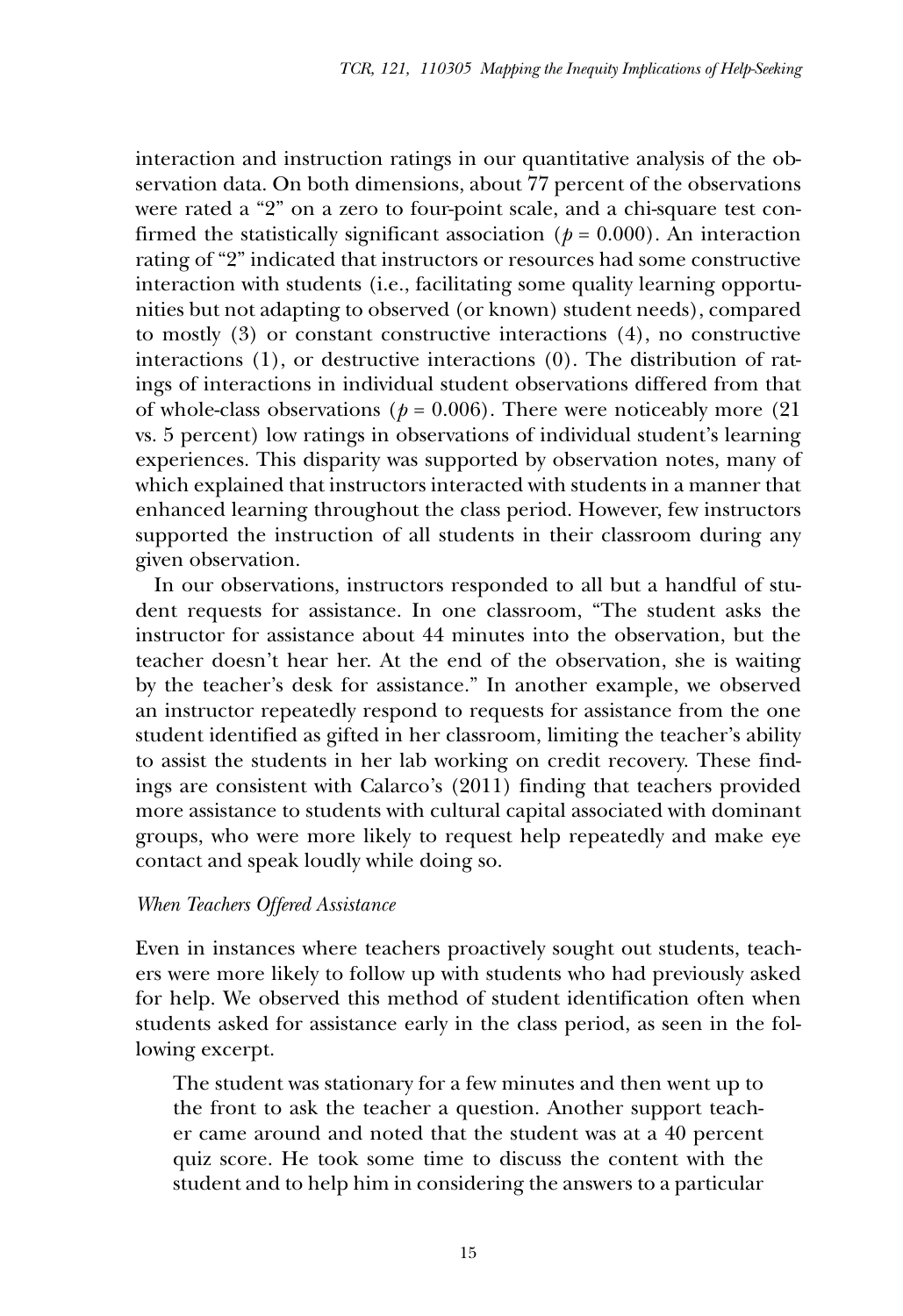question. He encouraged the student to apply his test-taking skills, e.g., to determine the solution through a process of elimination. At the conclusion of the observation, the student was still working on the quiz, and he went up to the front to ask the teacher a question.

Asking for assistance earlier in the class period, as the student did above, might prime teachers to see the student as needing assistance or signal student engagement, indicating that time invested in assisting the student would likely translate into achievement. Similarly, although we do not have sufficient information to indicate directionality, there was a strong, statistically significant positive relationship between interaction and student engagement ratings ( $p = 0.000$ ). These patterns appear to advantage further those students who asked for and gained instructor assistance.

#### *Expectations of Students and Teachers*

Another reason teachers relied on students to ask for help might be that teachers believed program expectations were clear to students. One teacher shared in an interview, "Teachers don't typically have a plan. Teachers refer to their online course system screen as students come in. Students know what they need to work on and are supposed to get started on it." Teachers expressed similar sentiments in around three-fourths of interviews. Further, when asked about daily instructional plans and strategies, over one-fourth of teachers only mentioned technical and logistical responsibilities. In an observation where a new student was assigned to the online course system, the teacher set the student up with a login. The entire orientation process involved only a few minutes of student-teacher interaction and was focused solely on the technical components of the platform. Without explicit guidelines in all online labs, the program model required student intuition to determine how to use the available resources effectively. Keeping expectations surrounding course completion and help-seeking implicit appeared to disadvantage students who did not know those expectations and with the least prior experience or success in dominant cultural settings (Bernstein, 1975; Delpit, 2006; Mehan, 1992).

Access to instructional assistance also varied based on the number of students and instructors assigned to each online credit-recovery lab. We observed a variety of student-teacher ratios across the 18 schools, with ratios ranging from 2:1 to 28:1. On average, we observed a student-teacher ratio of 10:1 in specialized and alternative schools compared to 14:1 in neighborhood schools. In whole classroom observations, we saw a definitive pattern and statistically significant association between larger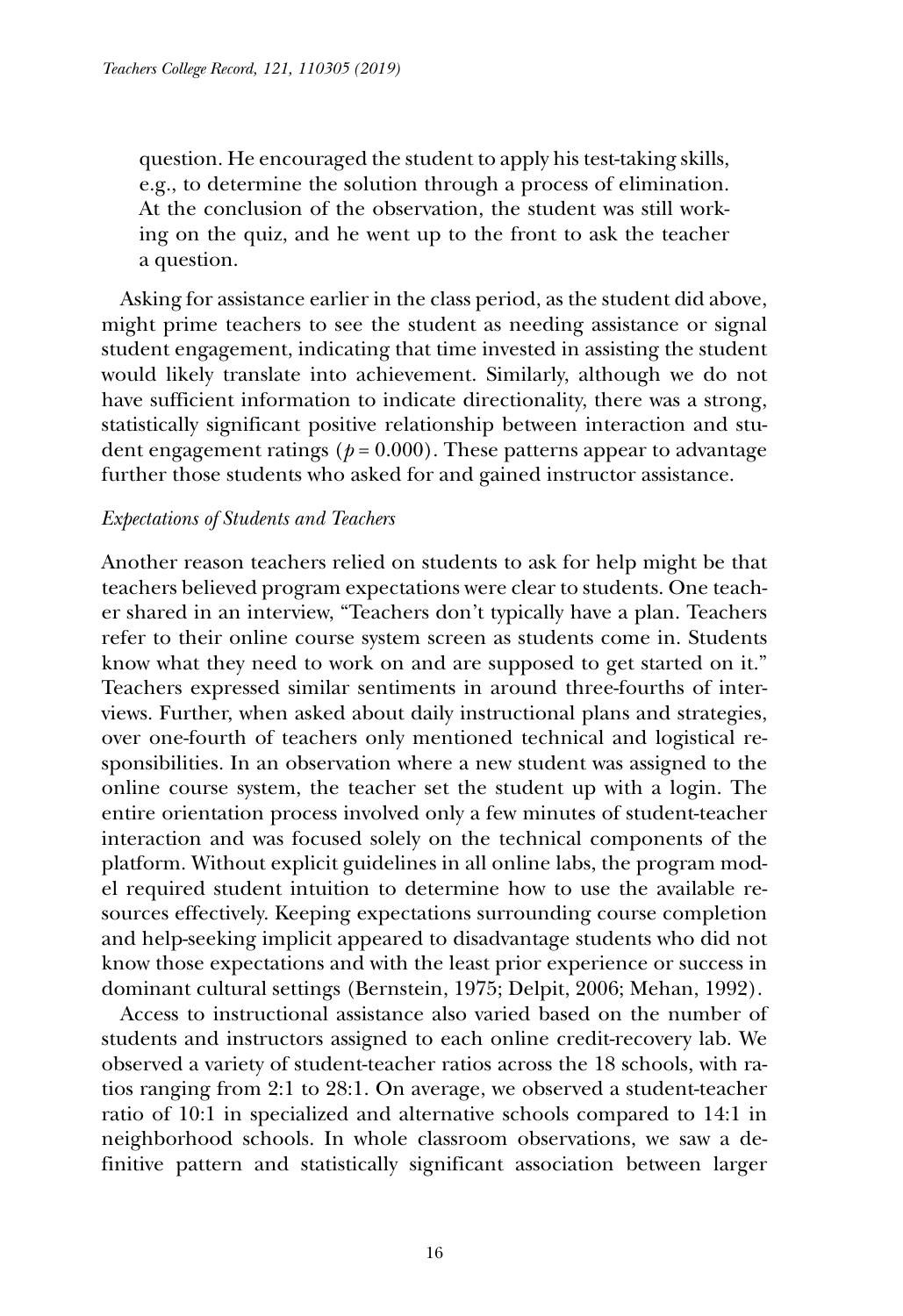student-teacher ratios and lower ratings of digital citizenship, as shown in Figure 2. Within the observation instrument, we defined digital citizenship as the responsible use of the technology by students. Ratings of the classroom environment, which included considerations of who else in the physical environment was available to assist students with technological problems and support learning, were also significantly (positively) associated with digital citizenship ( $p = 0.013$ ). These descriptive results suggest that schools should prioritize a lower student-teacher ratio in online instructional environments to increase the number of students who might receive assistance and accommodations from instructors at a given time.



**Figure 2. Digital citizenship ratings in whole classroom observations with the smallest and largest third of student-teacher ratios**

# Types of Help Received

Among students who obtained assistance, interactions with teachers might be either assessment or learning focused, demonstrated by the pathway fork in Figure 1. Assessment assistance included providing students information on which questions they answered incorrectly but also at times included providing students the answers to assessment questions. Learning assistance included scaffolding knowledge or problem-solving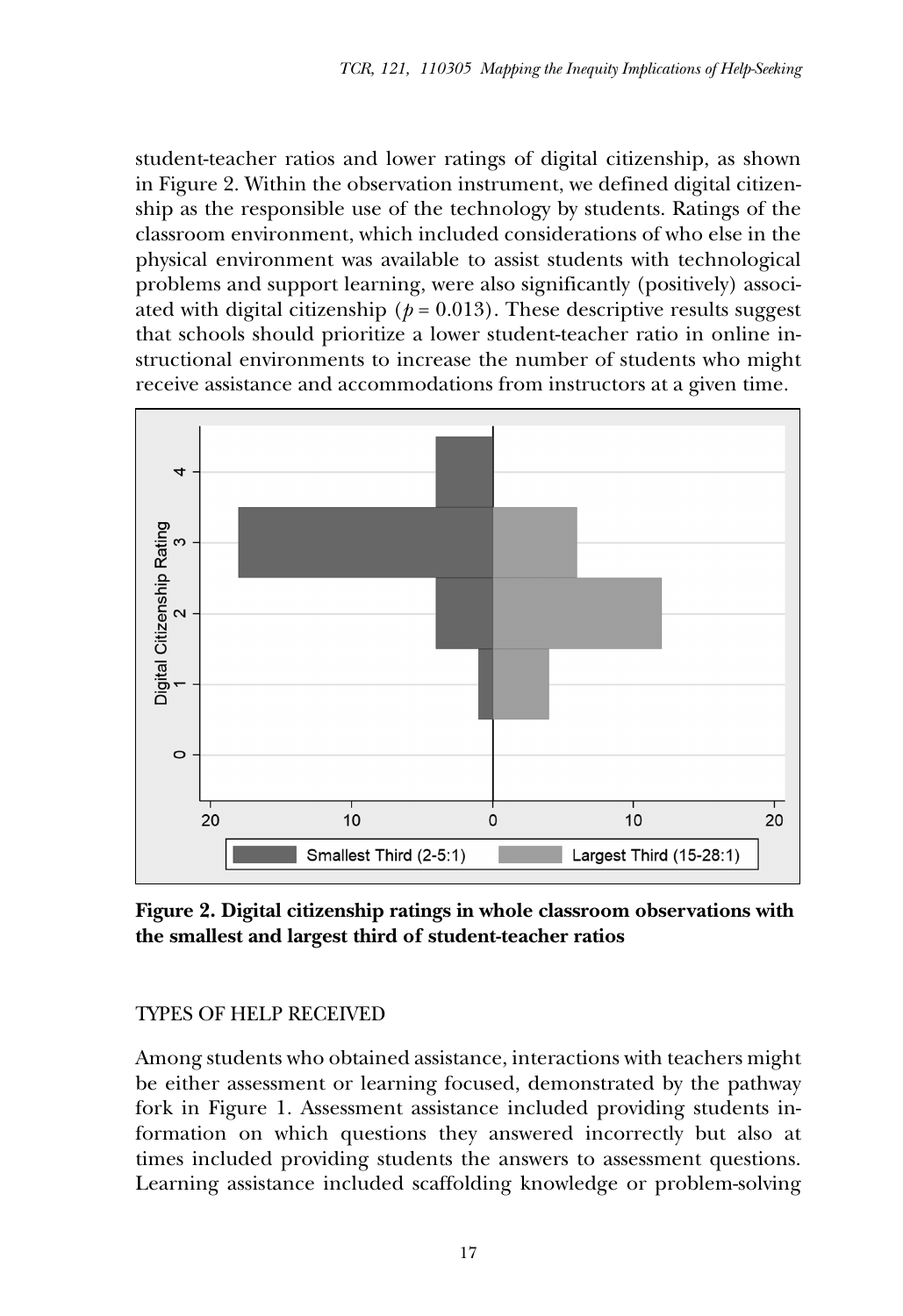with students to access and digest content. Whether students received learning assistance depended on their instructors' content and instructional capacity.

## *Assessment Assistance*

The most common reason students sought help was to ask a teacher to check their quizzes. As district policy only allowed students two quiz retakes, many students asked teachers to check quiz responses before submitting assessments for online grading, a process that was systematized by the district in the 2016–2017 school year. The new policy required teachers to review quiz answers with students before submitting responses to encourage instructional assistance and improve student pass rates. The most frequently observed response to this policy was to encourage students to engage in a process of elimination when completing quizzes, with many students asking an instructor to review responses two or more times during a single period, despite that fact that almost all quizzes consisted of multiple-choice questions with four answer options. The following excerpt describes one student who used this process strategically to progress.

The student spent some of the class period with videos running and answering problems, but she was quickly distracted. She talked with classmates, used her phone, and did not have headphones in to hear the audio. She made minimal progress in the videos. After filling in answers to the assessment (mostly incorrect), she went up to the teacher's desk multiple times for a list of the questions that she had incorrectly answered before changing them and going back to check again. She did not spend a lot of time thinking about the problems she previously answered incorrectly.

Many observations highlighted a systematized process like the one described above where teachers wrote or verbally shared the numbers of the questions students answered incorrectly without providing accompanying instructional support. In some instances, we observed classroom instructors staying at their desks and calling out question numbers, and on rarer occasions, directly stating the correct answers. Often, lines formed near the end of the class period as students worked to complete an assessment, with the same students standing in line multiple times until they determined the correct answers to the predominantly multiple-choice assessment questions through a process of elimination.

This type of interaction did not seem to support student learning, given that there was no assistance provided on how to find or learn content, only how to correctly respond to assessment questions. In fact, one teacher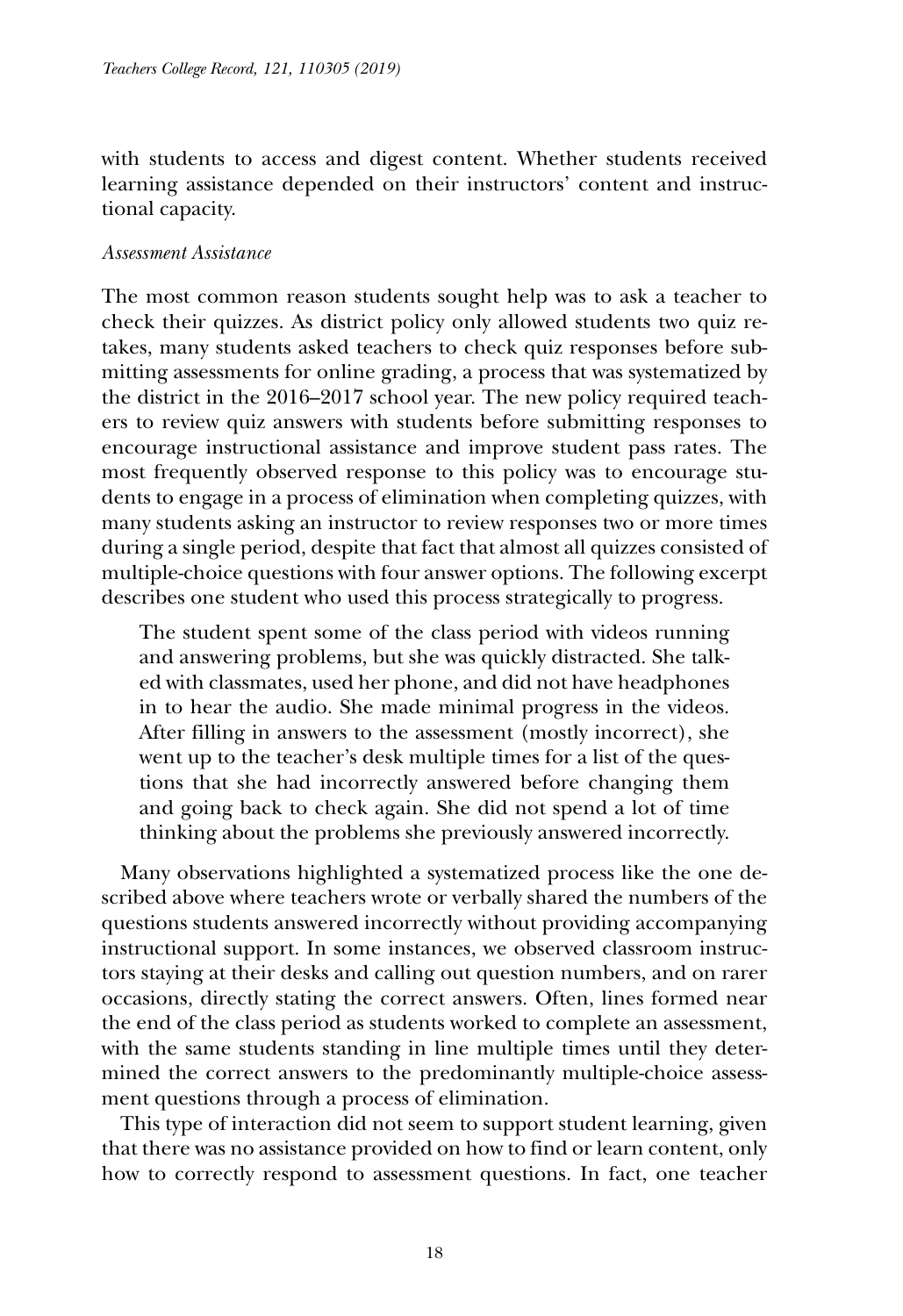explicitly stated in an interview that he did not believe students were *learning* in the courses: "They are not really getting anything out of it. Some do, but majority do not." Alternatively, although less frequent, some instructors offered instructional assistance in response to requests to review quizzes. As previously mentioned about online assessment assistance, access to in-person assessment assistance often prevented demoralization and facilitated course progression. For this reason, assessment assistance without instructional assistance might be preferable to no student-teacher interactions. At the same time, there is an opportunity when students initiate contact in this manner to use assessment results to inform teaching moments that encourage not just course progression, but also content mastery.

## *Learning Assistance*

While support for understanding content is incontrovertibly fundamental to learning, observations indicated that instructors were often unable to assist students with content-related questions, and access to qualified and experienced instructors varied across classrooms. One instructor shared in an interview that to help a student with a genetics module, the student and teachers used YouTube and Internet searches to find the answer. In the excerpt below, we observed two teachers attempt to assist a student. Without sufficient content knowledge, the teachers spent the class period searching for the answer.

The student raised her hand and requested assistance from a teacher at the beginning of the observation time. The first teacher is unable to assist. The teacher copies and pastes the question in Google and attempts to find resources. The teacher then asks the other teacher for assistance. The second teacher takes some time to review the project and is able to find the answer to one of the problems. When the teachers left, the student reverted to playing with her phone or watching a TV show. The teachers left and returned numerous times, only finding the answer to one question throughout the class period.

Instead of involving the student in the learning process, the teachers tracked down the answer alone while the student waited, playing with her phone. We found that even when teachers were familiar with content, they rarely helped students learn the material, providing answers instead. In the above excerpt, the teachers lacked not only the content knowledge but also the expertise or belief that they should instruct students on the process of learning. After repeated experiences like the one described above, it is possible that many students might decide there is little value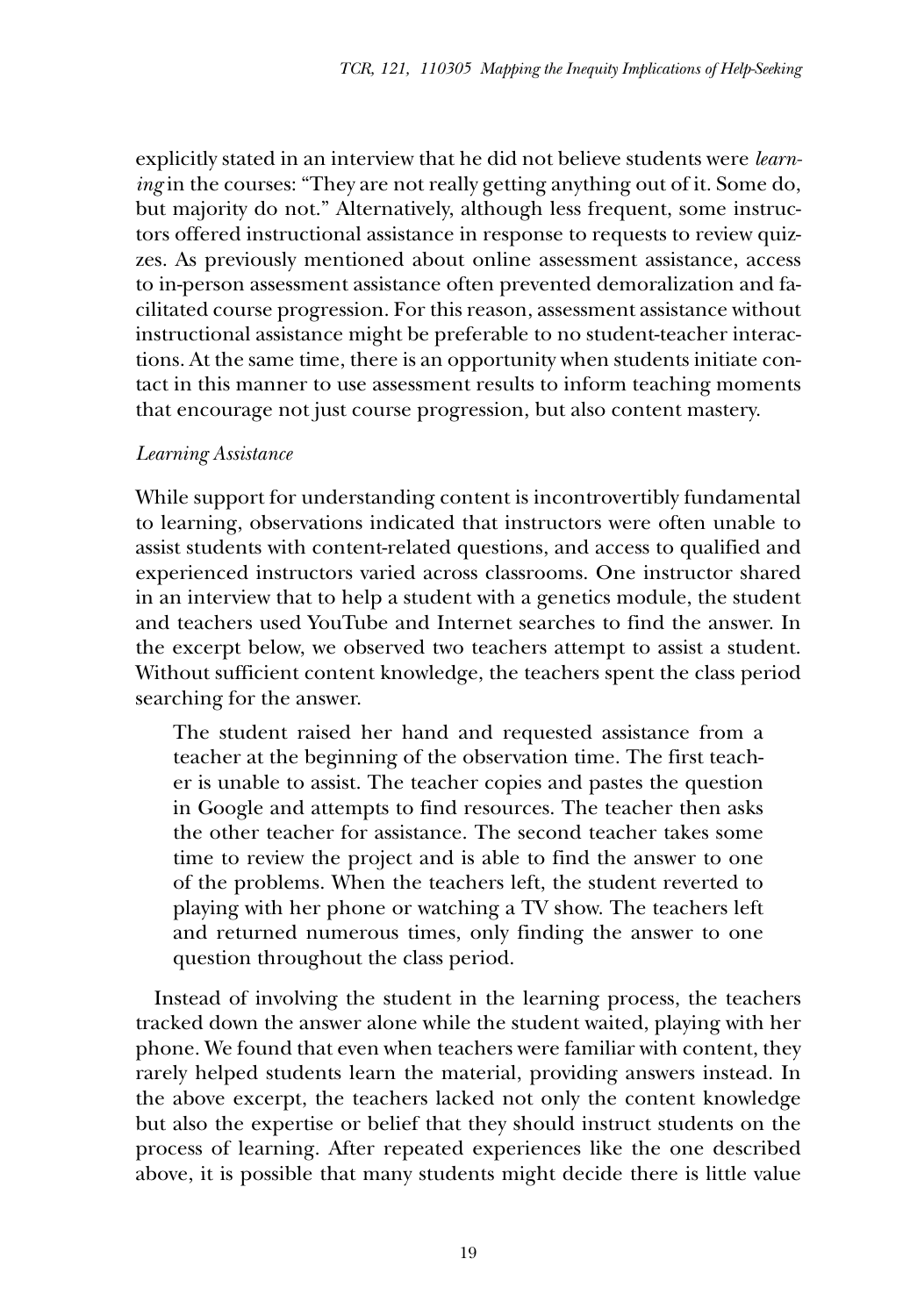in requesting instructor assistance, decreasing subsequent help-seeking (Brion-Meisels, 2015, 2016).

Further supporting this assertion, we observed more favorable rates of instructor engagement, interactions, physical environment, and student engagement in classrooms where we noted in our observations that students had access to one or more *certified* teachers, as shown in Figure 3. The sizeable proportion of substitute teachers serving as instructors in credit recovery labs might contribute to the variability in prior experience and qualifications observed. We identified substitute teachers in 18 percent of observations where we had information on instructor background (*n* = 77). The presence of a substitute teacher, whether long-term or single-day, in a credit recovery classroom, was strongly, significantly associated with less favorable ratings of instructor engagement; 86 percent of observations with a substitute teacher received the lowest ratings (0 or 1) on instructor engagement, compared to 38 percent of observations without a substitute ( $p = 0.004$ ). Ratings of instructor-student-digital tool interactions were also significantly lower in classrooms with a substitute teacher  $(p=0.002)$ . In one class, an observer noted, the "students weren't accessing the software during the session, primarily because it was a sub that day who didn't have access to the program and couldn't help." In another observation, a substitute teacher refrained from monitoring student engagement to prevent "starting something," communicating low expectations in the process. In a more extreme case, "The substitute teacher did not play an active role and at some point, just left the classroom." These instances highlight the limited capabilities of some substitute teachers, with the sizeable proportion of classrooms served by substitute teachers (higher than general education classrooms) suggesting possible discrepancies in access to quality learning experiences for credit recovery students.

# Atypical, but Promising, Strategies

Above, we discussed how variations in student-teacher interactions might have created unequal access to quality learning opportunities. Below, we highlight interactions that minimized or eliminated many of the previously discussed barriers to learning, which if applied more universally, may reduce educational inequities in these and similar spaces. Although exceptional rather than the norm, the following classroom observation highlights all three characteristics that instructors used to facilitate more equitable access to quality learning opportunities in online credit recovery labs: (1) systematically building trust, (2) consistently offering assistance, and (3) providing content-specific expertise.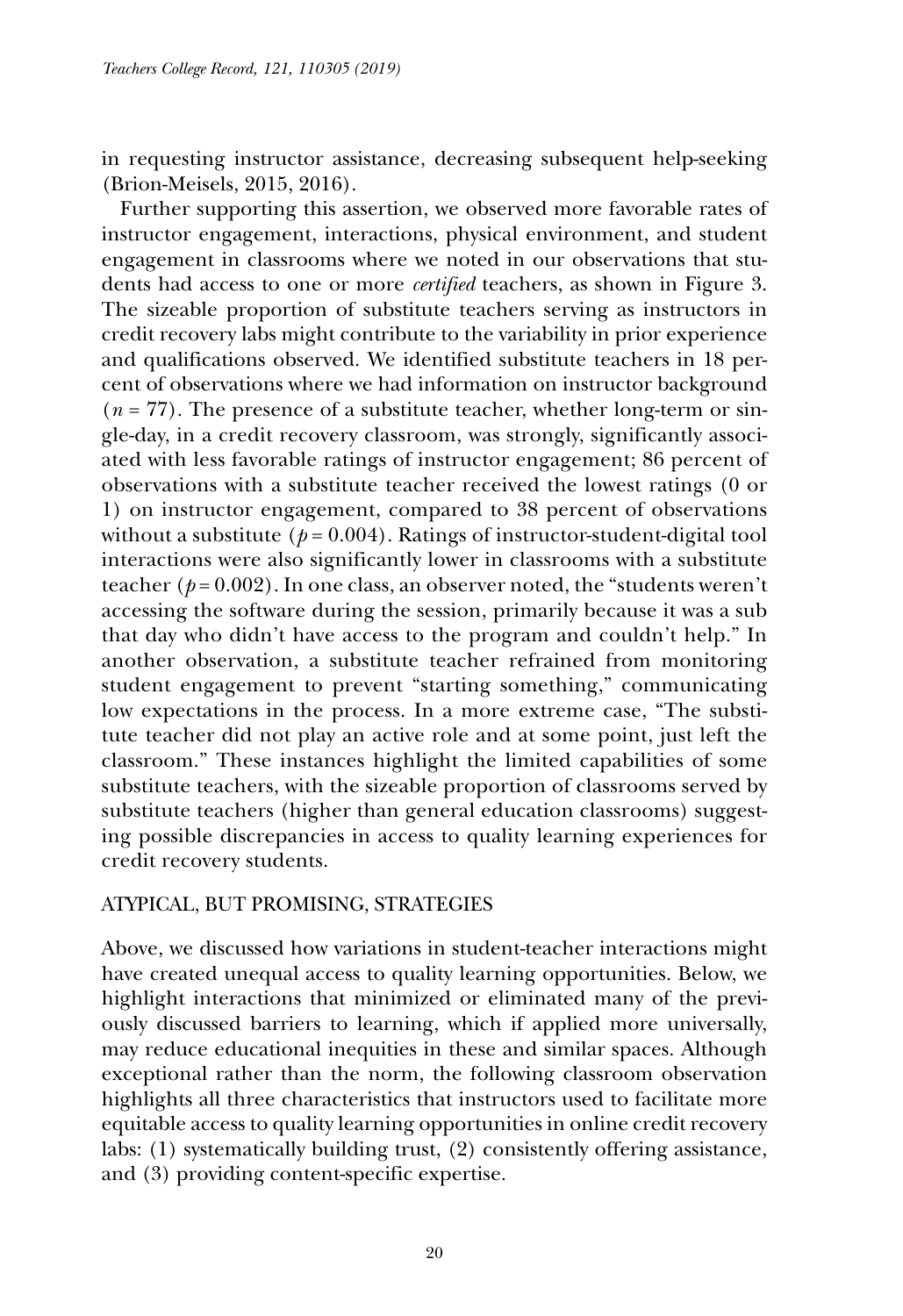

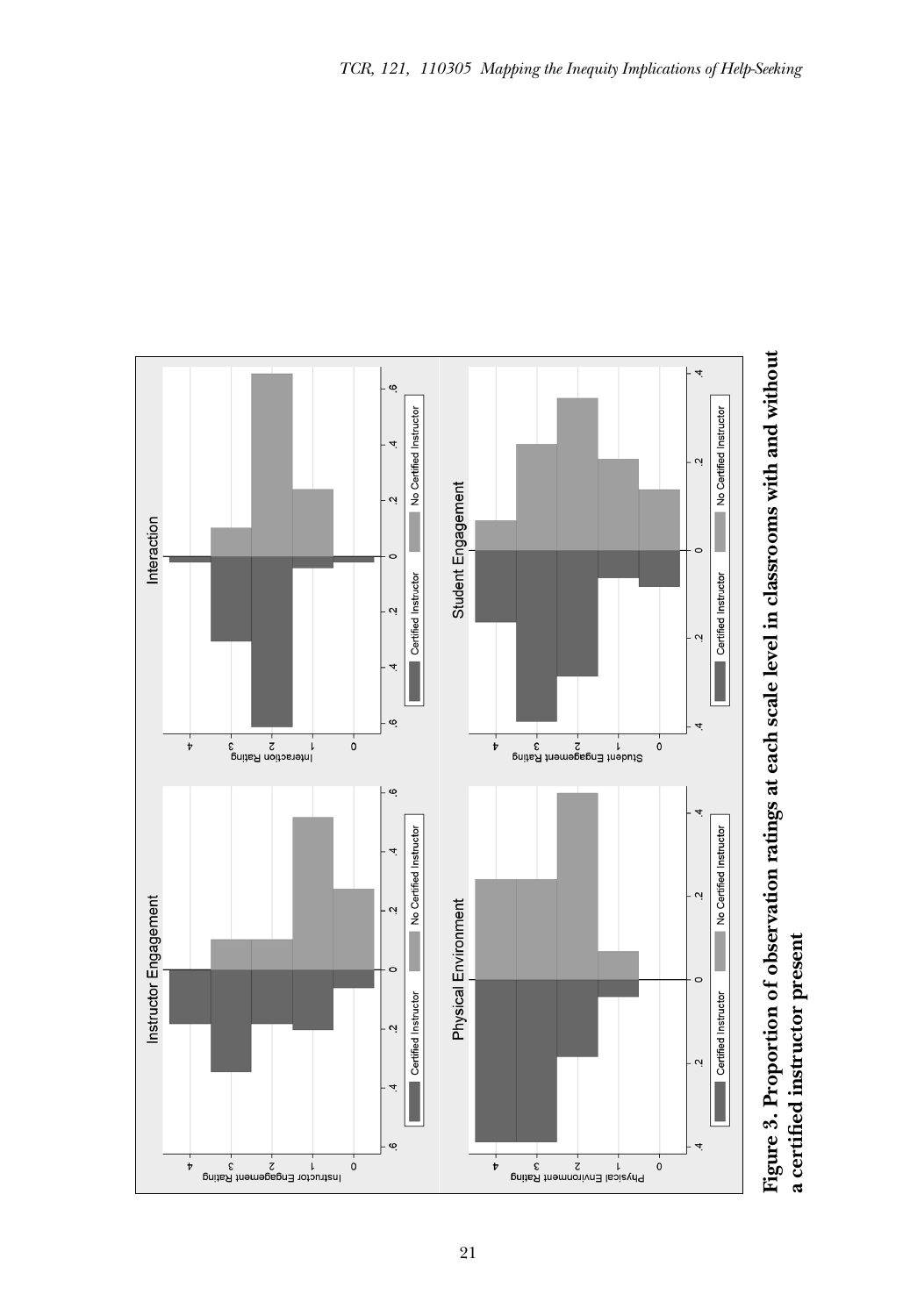The instructor rotates around the room a number of times, asking each student if everything is going okay. There is quiet talking. A pair of students working together calls the instructor over, who works through problems with them using a process of elimination and explaining underlying concepts (in fluent Spanish). When the instructor finishes working with the students, he rotates the room, checking in with the other students in the room again before returning to the English Learner students. About ten minutes into the lesson, the instructor sits at his desk for the first time. A few minutes later a different student calls the teacher over to help his friend who failed a test. The instructor reviews responses with the student, focusing on the underlying content, which the teacher says the student gets before encouraging him to apply that knowledge to the quiz questions. The instructor then rotates around the room checking in with students who haven't yet asked for help. During the observation, the instructor had two extended conversations with students, one where a student explained a connection he made between his geometry assignment and a personal interest and the other where the instructor helped a student process her brother's arrest the previous night.

Above, the instructor demonstrated a genuine and holistic interest in his students' well-being. He proactively reached out to each student to offer assistance instead of depending on his students to seek help. At the same time, and likely not unrelatedly, his students asked for help more often than typically observed. Lastly, when students struggled with content or on an assessment, the instructor broke down concepts to determine what students understood, providing alternative examples, scaffolding content, or affirming knowledge as needed. We discuss the merits of these strategies in greater detail below.

# *Building Trust to Facilitate Help-Seeking*

First and foremost, the students in credit recovery labs are individuals with agency and out-of-school lives. Acknowledging this reality, approximately half of all instructors discussed in interviews the importance of taking on roles unrelated to the effective use of digital tools. One teacher explained, "I'm their administrator, counselor, and teacher." As a credit recovery program, the teacher explained that he counseled the students least engaged in school, which stemmed from a host of reasons. For instance, one student came into class crying on a Monday because her grandmother was shot over the previous weekend. The student needed to process this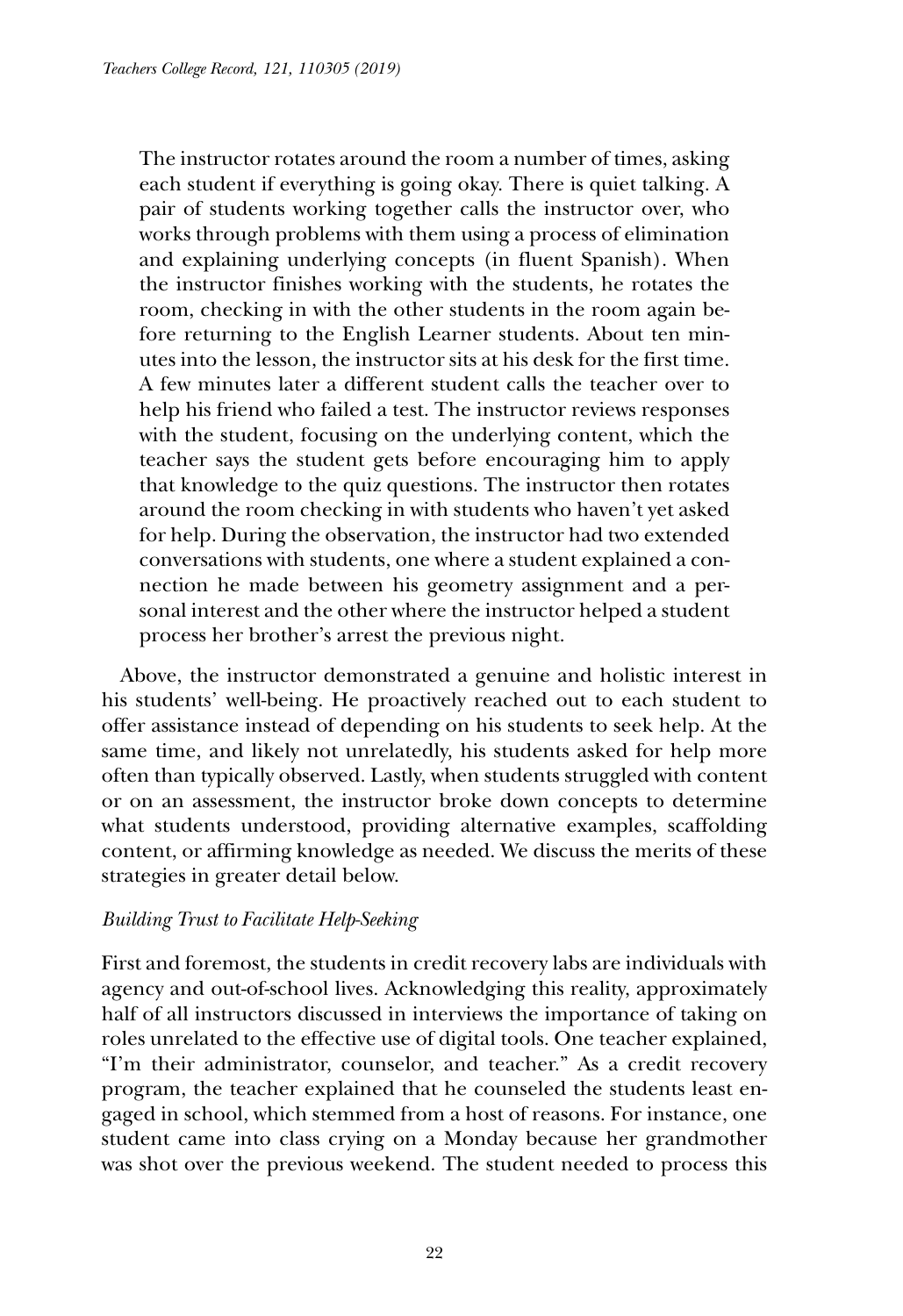experience with her instructor before being ready to engage in instruction. Students sharing experiences such as these with their instructors were not uncommon. Unsurprisingly, we observed a significant, positive association between interaction ratings and instructors who took the time to build rapport with their students by demonstrating an interest in their lives (*p* = 0.008). Although at first glance, non-academically focused conversations might appear to distract from course progression, this might instead be an essential first step to earning students trust. The research of Brion-Meisels (2015, 2016) indicated developing trust between students and teachers encourages both help-seeking and engagement, two critical components of success in online courses (Ahn, 2011).

#### *[Not] Proceeding Without Instructor Assistance*

While the modal teachers relied on students to ask for help, around a quarter of instructors reported in interviews identifying and offering students assistance based on course progress or behavior. In over half of the observations where teachers offered assistance, they used technology-based resources to identify the students targeted. The availability of real-time progress and assessment information on each student helped instructors determine which students were actively interacting with the software, and of those students, which ones were struggling to master content. To monitor student engagement, one teacher used LanSchool (a classroom management software), which allowed her to log into any of the students' desktops and see a screenshot of their desktop at that moment. Although only observed in 10 percent of whole-class observations, we found statistically significant associations between teachers' use of these computer-based tools to monitor students and both classroom interaction  $(p = 0.015)$  and instructor engagement ratings  $(p = 0.023)$ .

The classroom teachers facilitating the online credit-recovery in this school district also had regular access to a broad array of data on student progress through the course system. For example, instructors could identify how far a student progressed through a course, their scores on quizzes and tests, and which questions students answered incorrectly. In the following example, instructors used the progress monitoring reports provided by the online course program to facilitate individualized conversations with each student about his or her progress.

When students log in each class, they can see their progress. The instructor has a different screen to monitor where they are. Kids check in with her and set a goal for where they want to be, looking for six percent progress per week. The instructor tends to show students the resources they have to track their progress.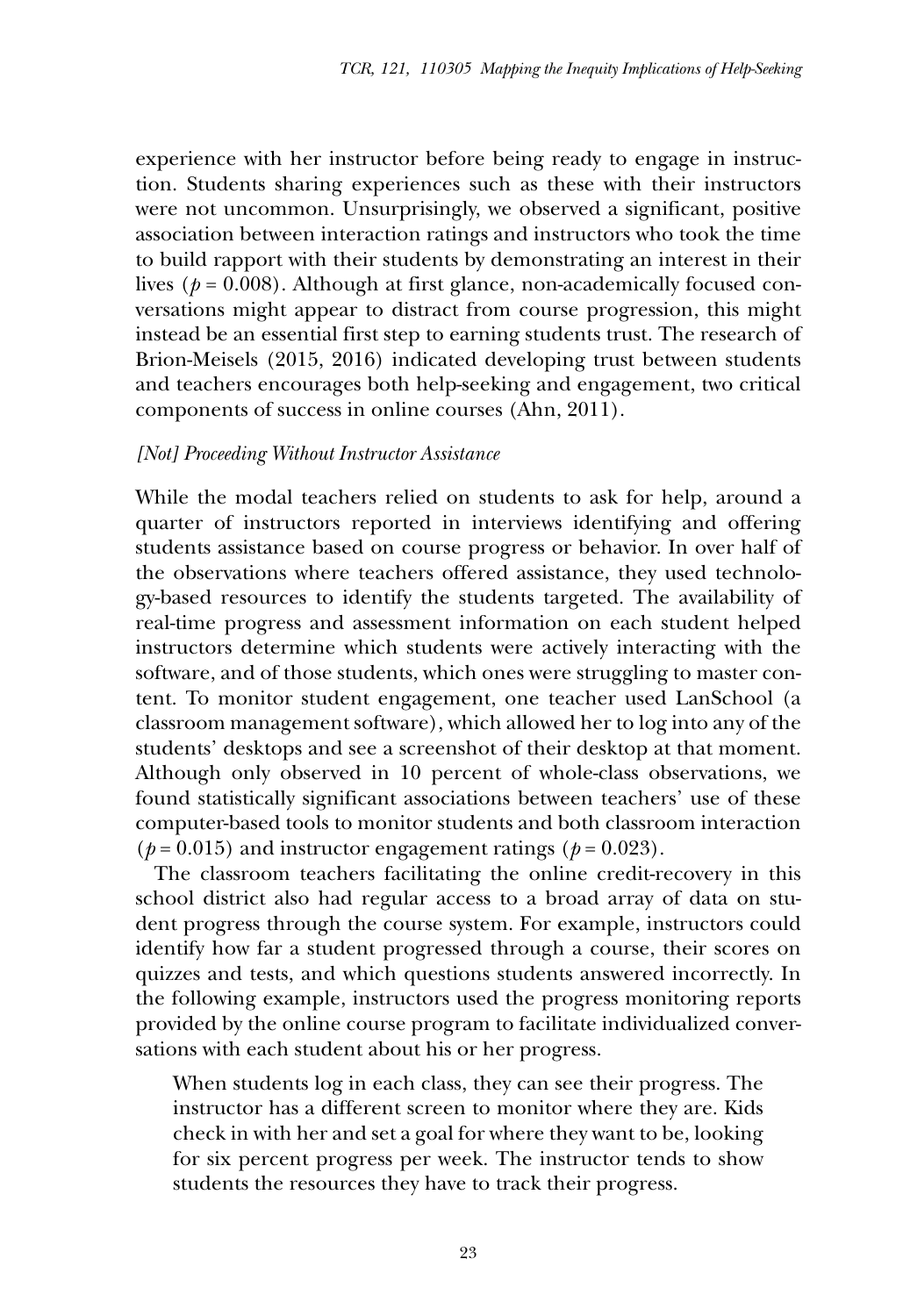While the above instructor used progress monitoring tools to develop goals and personal connection with students, other instructors used these tools to identify students requiring just-in-time assistance. In one such example, "The instructor was monitoring the student's progress, as he noticed the student's low quiz score and came over to discuss content with him and help him determine the correct answers." Instead of providing more instructional assistance to more assertive students or students that the instructors perceived as engaged, both teachers used the information available through the online course system to identify students requiring assistance and drive one-on-one conversations with students in the classroom. While relying on student help-seeking might exacerbate existing advantage based on student access to and embodiment of middle-class behavioral norms, taking advantage of detailed data available to educators when students complete courses online, could help teachers facilitate individualize learning for all students, potentially providing more equitable access to instructors' time and expertise. A similar result could be accomplished by regularly checking-in with all students and proactively offering assistance instead of relying on students to seek it.

# *Improving the Quality of Assistance Received*

The value of an instructors' time in an online credit recovery lab is based in part on their capacity to connect to students, but instructors must also be able to provide content-specific assistance in a format that students can comprehend (Brion-Meisels, 2015, 2016). Many of the credit recovery labs that provided the highest quality educational experiences for students supported students completing courses in a single subject with a teacher certified in that subject area assigned to the lab (Taylor et al., 2016). For instance, the instructor described in the excerpt at the beginning of this section was a certified math and bilingual teacher with over a decade of experience teaching every math course from Algebra 1 through Calculus. It is unreasonable to expect an instructor without comparable subject and instructional expertise to provide the same caliber of assistance. Schools do their best to staff traditional courses with certified, experienced teachers; always, but particularly when students from underserved populations are disproportionately assigned to online credit-recovery courses, school should do the same to support equitable educational experiences in online courses (Hannum et al., 2008; Means et al., 2013; Taylor et al., 2016; Zhao et al., 2005).

In this section, we described student-teacher interactions in a digital credit-recovery program across 18 schools in a large, urban district in the Midwest. Interactional spaces included the decision to and process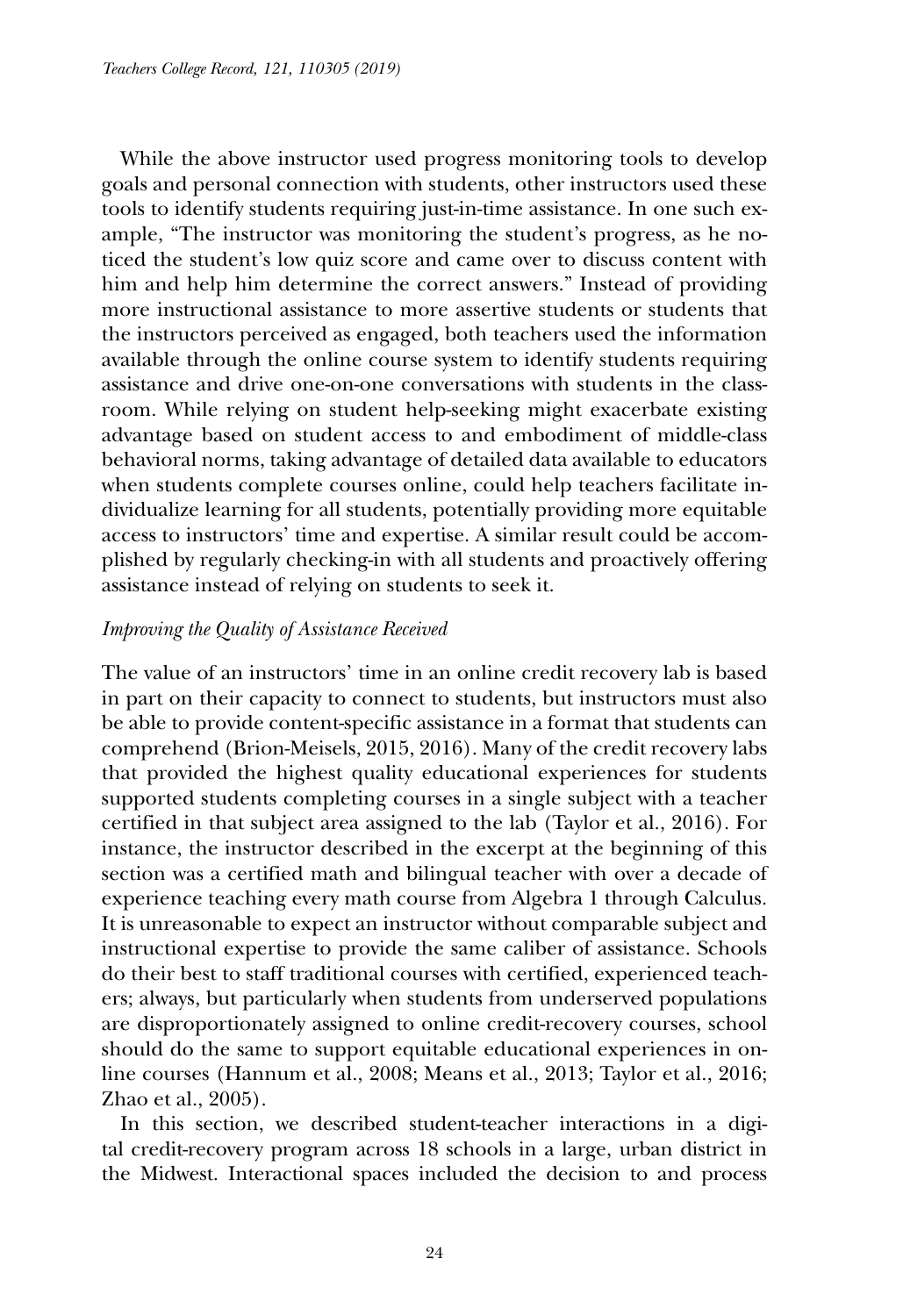of instructors offering assistance or students asking for help and the type of support provided. The quantity and quality of these interactions likely influenced the extent to which students learned content, made progress in completing courses, or experienced demoralization, as represented in Figure 1. Many of these interactional spaces aligned with mechanisms for class and race-based achievement gap reproduction identified in interpretive social reproduction scholarship conducted in traditional classroom settings. Where data permitted, we observed similar patterns of disparate access to quality educational opportunities within this predominately online, technology-driven educational environment. Below, we discuss in greater detail the research and practical implications of our findings, including opportunities for expanding the use of promising instructional strategies.

## Discussion

This study extends current literature on spaces of educational inequality by mapping help-seeking interactions between students and teachers in online credit-recovery labs to spaces associated with disparities in academic opportunities and attainment in traditional classroom settings. Twenty percent of all secondary course credits completed in the observed school district during the 2016-–2017 school year were earned online, with historically underserved populations disproportionately assigned to online courses. Across our 156 classroom observations, only one percent of students enrolled in online credit-recovery courses had access to consistent, constructive interactions with the online interface delivering instruction. All but the most engaged and well-prepared students required instructor support to obtain full access to the learning environment. Inequitable access to quality learning experiences in this context has profound inequity implications and importance for the overall quality of education in the district.

# Recommendations

Observations exposed disparate access to quality educational experiences in online credit-recovery labs that mirrored those documented by others in traditional classroom settings (i.e., Calarco, 2011; Lareau, 2003; Streib, 2011). To mitigate these inequities, we identified guidelines for policy and practice that should improve equitable educational access in online courses:

Instructors should provide explicit expectations and proactive assistance to students, with students most likely ask for and accept help if instructors demonstrate trustworthiness and respect (Brion-Meisels, 2015, 2016).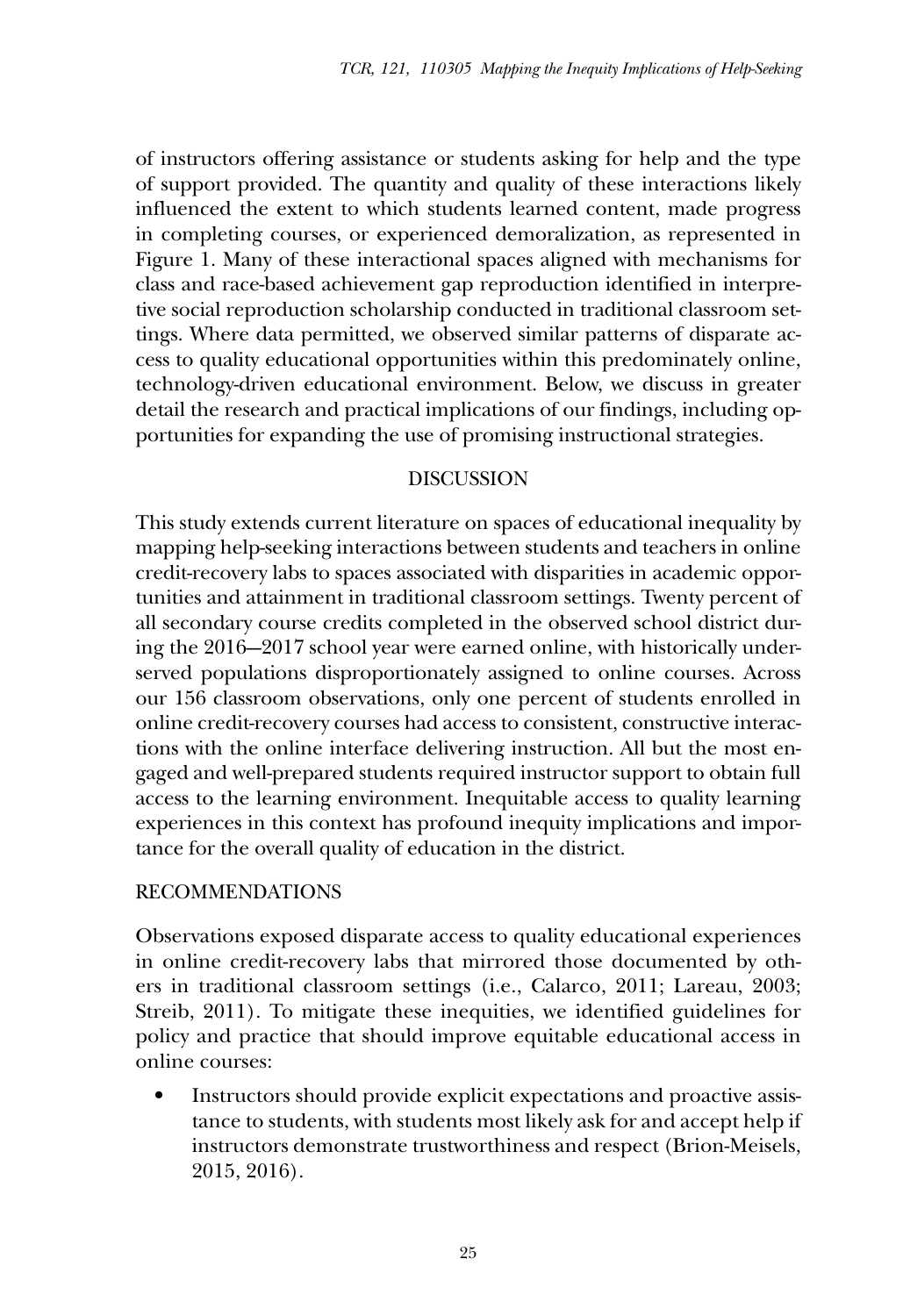- The use of technological tools and real-time data can facilitate student-teacher interactions, such as goal setting and targeted support.
- Low student-teacher ratios and assigning teachers certified in course subjects can enhance educational quality.

More specifically, instructors can encourage help-seeking by communicating expectations explicitly (Delpit, 2006) and encouraging proactivity (Calarco, 2011). Expectations for instructors must also be clear. Instructors must do more than prevent behavioral disturbances and provide technical support. Instead of sitting behind a desk waiting for students to approach with requests for assistance, teachers should monitor the classroom, either physically or with software, to identify and seek out students requiring instructional or motivational support. Instructors should also be prepared to fill non-instructional roles as counselor or confidant to build trust and demonstrate respect, which improves the likelihood students ask for and accept instructional assistance (Brion-Meisels, 2015, 2016). Transformation of the role of the instructors in this manner will likely require professional development and the minimization of administrative demands.

While many student-teacher interactions highlighted in our findings resulted in inequitable instructor assistance, other digital resources showed potential to reduce interactions identified by prior research as spaces that reproduced inequality. In online learning environments, instructors have access to real-time data on student progress, engagement, and learning, but the effective use of this information requires training and practice. While not the sole means to identify students needing assistance, computer-assisted monitoring of students allowed teachers to identify students who were off-task and students who required instructional aid. These findings indicated increased use of computer-based tools might assist teachers with classroom management and enhance the quantity and quality of instructional assistance. Instructors could use this information to initiate conversations with students about their progress and deepen instructor understanding of student knowledge and engagement based on objective versus subjective measures. For instance, with clear expectations and support, the checking of quizzes before submission could be transformed into an opportunity to provide targeted instructional assistance through blended learning.

From a structural standpoint, prioritizing low student-teacher ratios in credit recovery labs has the potential to increase the quantity and subsequent quality of student-teacher interactions. This is consistent with the work of Lazear (2001) who demonstrated that class size reductions would have the largest impact in classrooms serving students classified as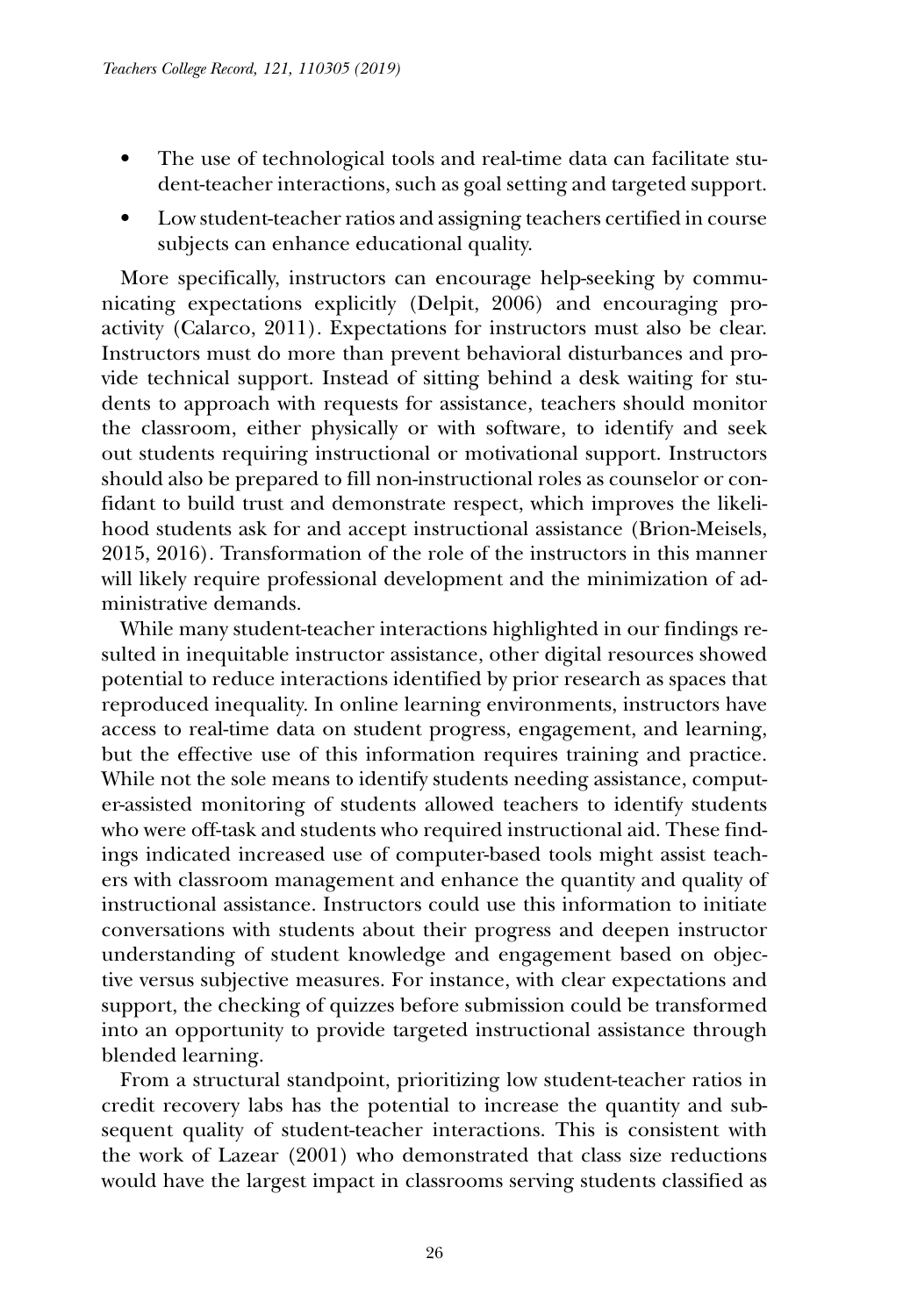disruptive, although teacher quality mediates that benefit. Similarly, assigning instructors with the content and teaching background to serve the instructional needs of students is necessary to ensure high-quality learning experiences. At minimum, there appears to be a positive association between factors associated with student learning and teacher certification and a negative relationship between learning environment and instruction by a substitute teacher.

# Future Research Directions

Future research should expand understanding of the factors students consider when asking for assistance in online classrooms, including pre-existing student-teacher relationships and the type of support an instructor may provide. Researchers with access to observations of the same student over time may be able to identify how students' academic behaviors, including help-seeking, change across repeated student-teacher interactions. In turn, there are equity implications based on the extent to which teachers' perceptions of students inform the quantity and type of assistance volunteered, which we were not able to examine with our cross-sectional data. Perhaps most substantially, our data collection process prevented us from making claims about disparities by socioeconomic status or racial identities. Consequently, the assumption that differences observed in traditional classroom settings transfer entirely to online classrooms merits further examination. Similarly, additional documentation on the extent to which differential student-teacher interactions by race or class characteristics mediate academic achievement and engagement would strengthen the motivation for future study.

# Acknowledgments

We thank the William T. Grant Foundation and Mr. Jaime Davila for generous funding of this research; Vanderbilt University and the Wisconsin Evaluation Collaborative at the Wisconsin Center for Education Research, University of Wisconsin-Madison, for ongoing support of this initiative; as well as administrators and educators at our school district partner for their assistance in providing student record data and support of the project data analysis and fieldwork. We also want to thank district collaborators for their willingness to participate in research for continuous improvement.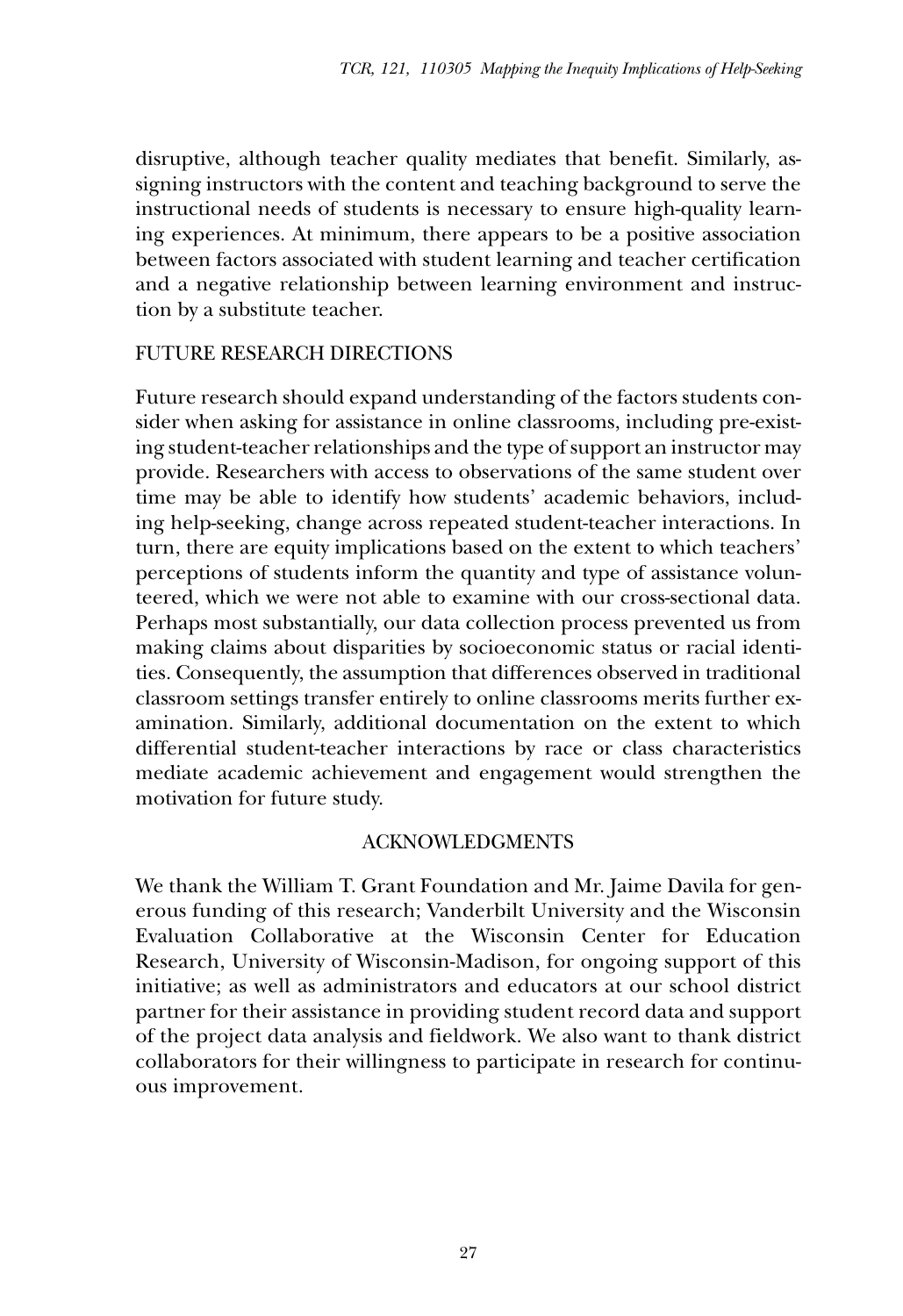#### **NOTES**

1. Although not a focus of this study, interactions between students and curriculum are equally important to learning opportunities. Frameworks such as critical multiculturalism (Ladson-Billings, 2004; McLaren, 1994) can help examine the ways in which these interactions reflect and reproduce normative narratives along race, class, and gender lines, among others.

2. A copy of the instrument and information on instrument validity is available at the following website: https://my.vanderbilt.edu/digitaled/files/2016/08/ Observation-Instrument.pdf.

3. Scale options include 0 (lowest quality), 1, 2, 3, and 4 (highest quality). Although we observed relatively few very high ratings, we did not trim or otherwise constrict the original scale in our analysis.

4. The observed school district defined neighborhood schools as giving priority to students who live close to the school. Specialty schools focused on a program or area of study such as the arts or gifted and talented programming, while alternative schools targeted students requiring flexibility or attention, including students at-risk of dropping out.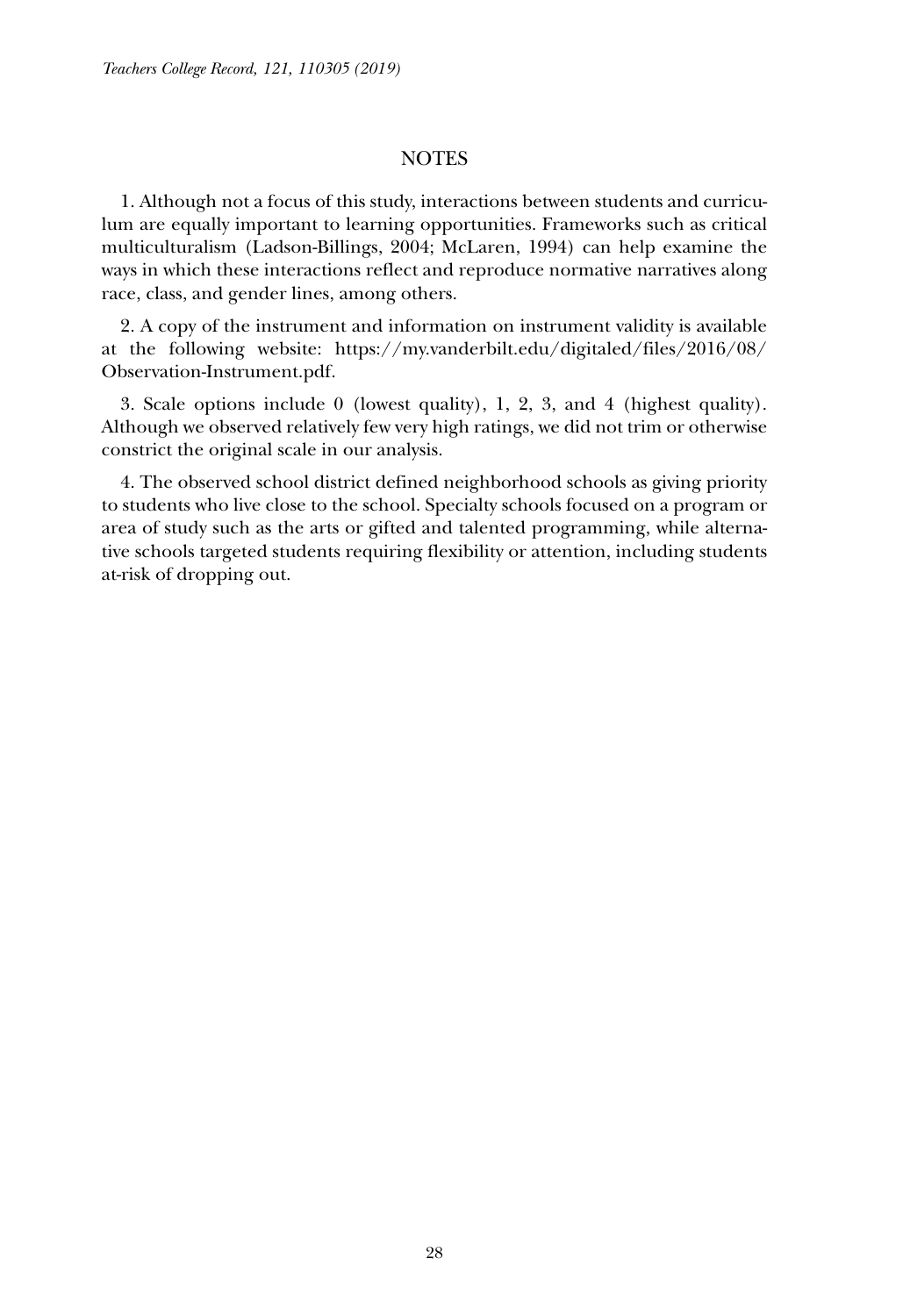#### **REFERENCES**

- Ahn, J. (2011). Policy, technology, and practice in cyber charter schools: Framing the issues. *Teachers College Record, 113*(1), 1–26.
- Altonji, J. G., & Pierret, C. R. (2001). Employer learning and statistical discrimination. *The Quarterly Journal of Economics, 116*(1), 313–350.
- Arnot, M., & Reay, D. (2007). A sociology of pedagogic voice: Power, inequality, and pupil consultation. *Discourse, 28*(3), 311–325.
- Bernstein, B. (1975). Class and pedagogies: Visible and invisible. In Sadovnik, A. R. (Ed.), *The sociology of education: A critical reader* (2nd vol.). New York: Routledge.
- Bourdieu, P. (2010). The forms of capital. In Sadovnik, A. R. (Ed.), *The sociology of education: A critical reader* (2nd ed.). New York: Routledge. (Original work published 1986).
- Brion-Meisels, G. (2015). "Can I trust you with this?" Investigating middle school students' use of learning supports. *Urban Education*, *50*(6), 718–749.
- Brion-Meisels, G. (2016). "It starts out with little things": An exploration of urban adolescents' support-seeking strategies in the context of school. *Teachers College Record, 118*(1), 1–38.
- Burch, P., Good, A., & Heinrich, C. (2016). Improving access to, quality, and the effectiveness of digital tutoring in K–12 education. *Educational Evaluation and Policy Analysis, 38*(1), 65-87.
- Calarco, J. M. (2011). "I need help!" Social class and children's help-seeking in elementary school. *American Sociological Review, 76*(6), 862–882.
- Calarco, J. M. (2014). The inconsistent curriculum: Cultural tool kits and student interpretations of ambiguous expectations. *Social Psychology Quarterly, 77*(2), 185–209.
- Clements, M., Stafford, E., Pazzaglia, A. M., & Jacobs, P. (2015). *Online course use in Iowa and Wisconsin public high schools: The results of two statewide surveys.* Washington, DC: Regional Educational Laboratory Midwest.
- Delpit, L. (2006). *Other people's children: Cultural conflict in the classroom.* New York: The New Press.
- Devine, P. G., Forscher, P. S., Austin, A. J., & Cox, W. T. (2012). Long-term reduction in implicit race bias: A prejudice habit-breaking intervention. *Journal of Experimental Social Psychology, 48*(6), 1267–1278.
- Downey, D. B., & Pribesh, S. (2004). Why race matters: Teachers' evaluation of students classroom behavior. *Sociology of Education*, *77*, 267–282.
- Ewens, M., Tomlin, B., & Wang, L. C. (2014). Statistical discrimination or prejudice? A large sample field experiment. *Review of Economics and Statistics, 96*(1), 119–134.
- Gardiner, W. (2014). Skepticism over rising graduation rates. *Education Week*, October 6.
- Gemin, B., Pape, L., Vashaw, L., Watson, J. (2015). *Keeping pace with K-12 online learning: An annual review of policy and practice, 2015.* Durango, CO: Evergreen Education Group.
- Gibbs, G. R. (2007). *Thematic coding and categorizing. Analyzing qualitative data.* London, UK: Sage Publications.
- Hannum, W. H., Irvin, M. J., Lei, P. W., & Farmer, T. W. (2008). Effectiveness of using learner centered principles on student retention in distance education courses in rural schools. *Distance Education, 29*(3), 211–229.
- Heath, S. B. (1982). Questioning at home and at school: A comparative study. In G. Spindler (Ed.), *Doing the ethnography of schooling: Educational anthropology in action*. Prospect Heights, IL: Waveland Press.
- Heinrich, C. J., Darling-Aduana, J., Good, A., & Cheng, H. (2019). A look inside online educational settings in high school: Promise and pitfalls for improving educational opportunities and outcomes. *American Educational Research Journal.*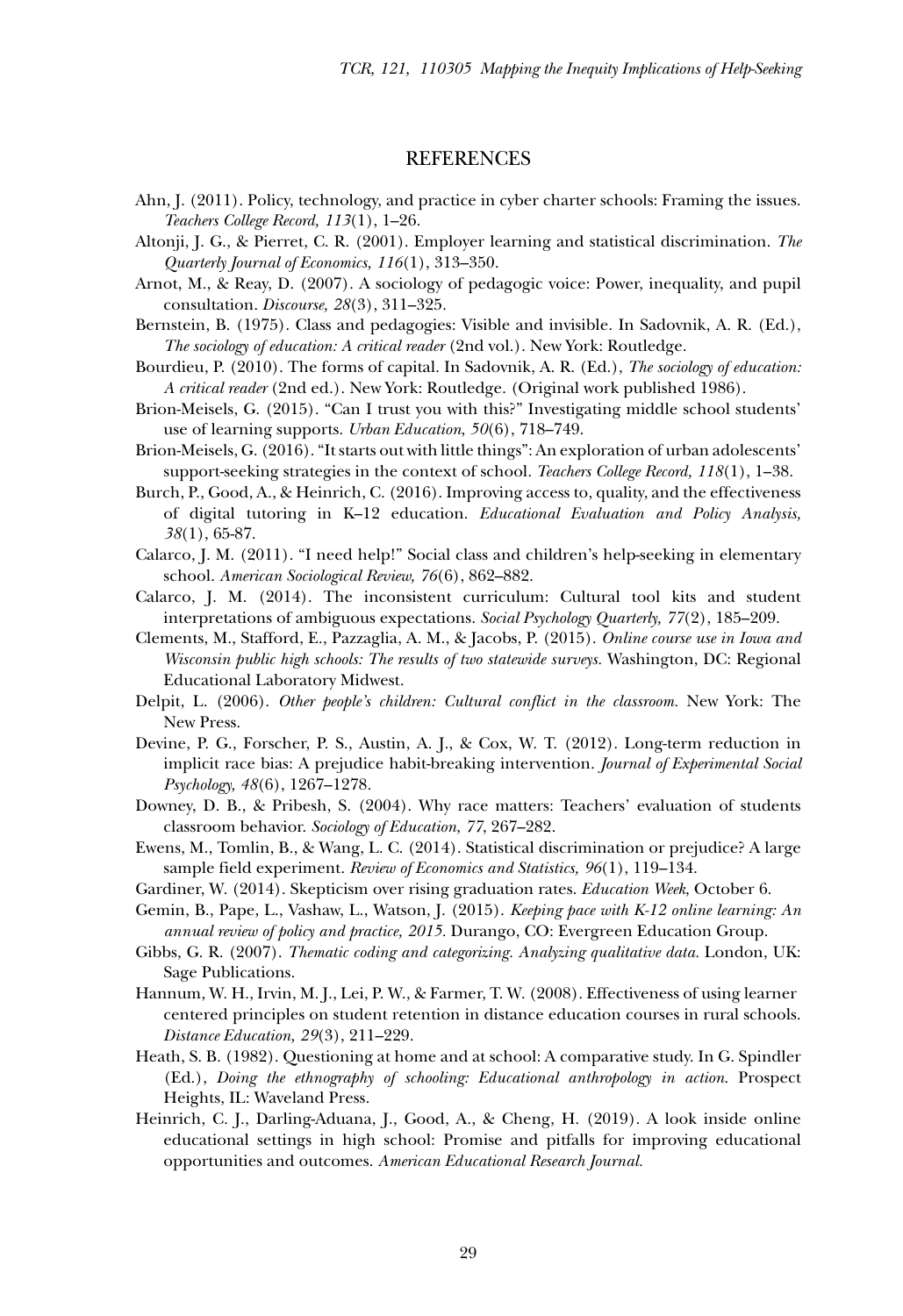- Ladson-Billings, G. (2004). New directions in multicultural education. In J. A. Banks & C. A. McGee Banks (Eds.), *Handbook of research on multicultural education* (pp. 50–65). San Francisco, CA: Jossey-Bass.
- Lareau, A. (2003). *Unequal childhoods: Class, race, and family life.* Berkeley, CA: University of California Press.
- Lareau, A., & Calarco, J. M. (2012). Class, cultural capital, and institutions: The case of families and schools. In S. T. Fiske & H. R. Markus (Eds.), *Facing social class: How societal rank influences interaction* (pp. 61–86). New York: Russell Sage Foundation.
- Lareau, A., & Weininger, E. B. (2003). Cultural capital in educational research: A critical assessment. *Theory and Society*, *32*(5-6), 567–606.
- Lazear, E. P. (2001). Educational production. *The Quarterly Journal of Economics, 116*(3), 777–803.
- Luykx, A., Lee, O., Mahotiere, M., Lester, B., Hart, J., & Deaktor, R. (2007). Cultural and home language influence on children's responses to science assessments. *Teachers College Record, 109*(4), 897–926.
- McLaren, P. (1994). Critical pedagogy, political agency, and the pragmatics of justice: The case of Lyotard. *Educational Theory, 44*(3), 319–340.
- Means, B., Toyama, Y., Murphy, R., & Baki, M. (2013). The effectiveness of online and blended learning: A meta-analysis of the empirical literature. *Teachers College Record, 115*(3), 1-47.
- Mehan, H. (1992). Understanding inequality in schools: The contribution of interpretive studies. *Sociology of Education*, *65*(1), 1-20.
- Newman, R. S. (2000). Social influences on the development of children's adaptive help seeking: The role of parents, teachers, and peers. *Developmental Review, 20*(3), 350-404.
- Parks, A. N. (2010). Explicit versus implicit questioning: inviting all children to think mathematically. *Teachers College Record, 112*(7), 1871-1896.
- Patrick, H., Anderman, L. H., Ryan, A. M., Edelin, K. C., & Midgley, C. (2001). Teachers' communication of goal orientations in four fifth-grade classrooms. *The Elementary School Journal, 102*(1), 35–58.
- Patrick, S., Kennedy, K., & Powell, A. (2013). *Mean what you say: Defining and integrating personalized, blended and competency education.* International Association for K-12 Online Learning.
- Peck, C., Hewitt, K. K., Mullen, C. A., Lashley, C. A., Eldridge, J. A., & Douglas, T. R. M. (2015). Digital youth in brick and mortar schools: Examining the complex interplay of students, technology, education, and change. *Teachers College Record, 117*(5).
- Queen, B., & Lewis, L. (2011). *Distance education courses for public elementary and secondary school students, 2009-10.* Washington, DC: Institute of Education Sciences.
- Rist, R. (1970). Student social class and teacher expectations: The self-fulfilling prophecy in ghetto education. *Harvard Educational Review*, *40*(3), 411–451.
- Robinson, J. P., & Lubienski, S. T. (2011). The development of gender achievement gaps in mathematics and reading during elementary and middle school: Examining direct cognitive assessments and teacher ratings. *American Educational Research Journal, 48*(2), 268–302.
- Rumberger, R. W. (2004). Why students drop out of school. In G. Orfield (Ed.), *Dropouts in America: Confronting the graduation rate crisis* (pp. 131–156). Cambridge, MA: Harvard Education Press.
- Streib, J. (2011). Class reproduction by four year olds. *Qualitative Sociology, 34*(2), 337–352.
- Taylor, S., Clements, P., Heppen, J., Rickles, J., Sorensen, N., Walters, K., & Allensworth, E. (2016). *Getting back on track: The role of in-person instructional support for students taking online credit recovery.* Washington, DC: American Institutes for Research.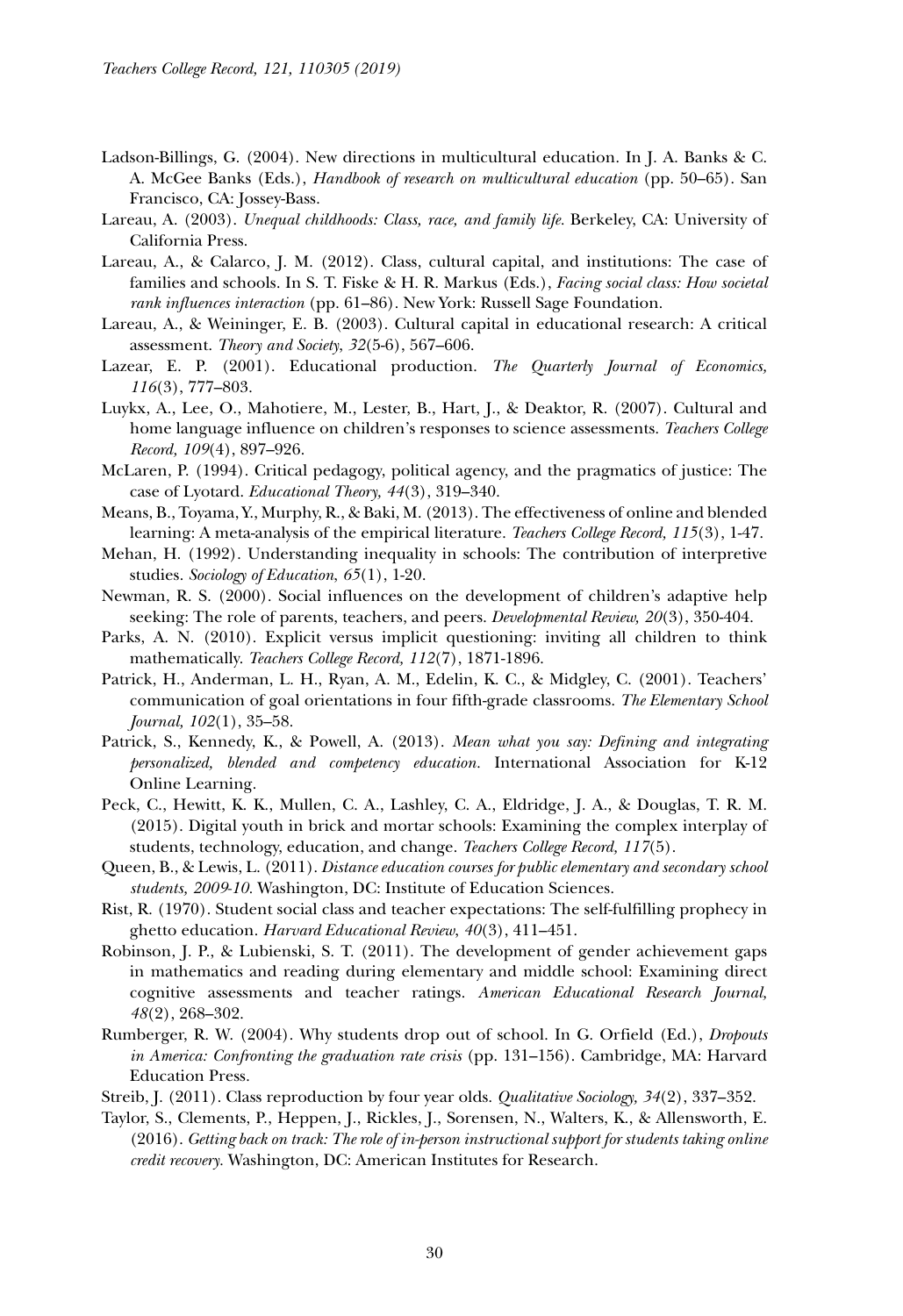- Thevenot, B. & Butrymowicz, S. (2010). Can credit recovery courses cut dropout rates? *The Texas Tribune*.
- Torpey, E., & Watson, A. (2014). *Education level and jobs: Opportunities by state.* Washington DC: US Bureau of Labor Statistics.
- Van den Bergh, L., Denessen, E., Hornstra, L., Voeten, M., & Holland, R. W. (2010). The implicit prejudiced attitudes of teachers: Relations to teacher expectations and the ethnic achievement gap. *American Educational Research Journal, 47*(2), 497–527.
- Zhao, Y., Lei, J., Yan, B., Lai, C., & Tan, H. S. (2005). What makes the difference? A practical analysis of research on the effectiveness of distance education. *Teachers College Record, 107*(8), 1836.
- Zimmerman, B. J. (2008). Investigating self-regulation and motivation: Historical background, methodological developments, and future prospects. *American Educational Research Journal, 45*(1), 166–183.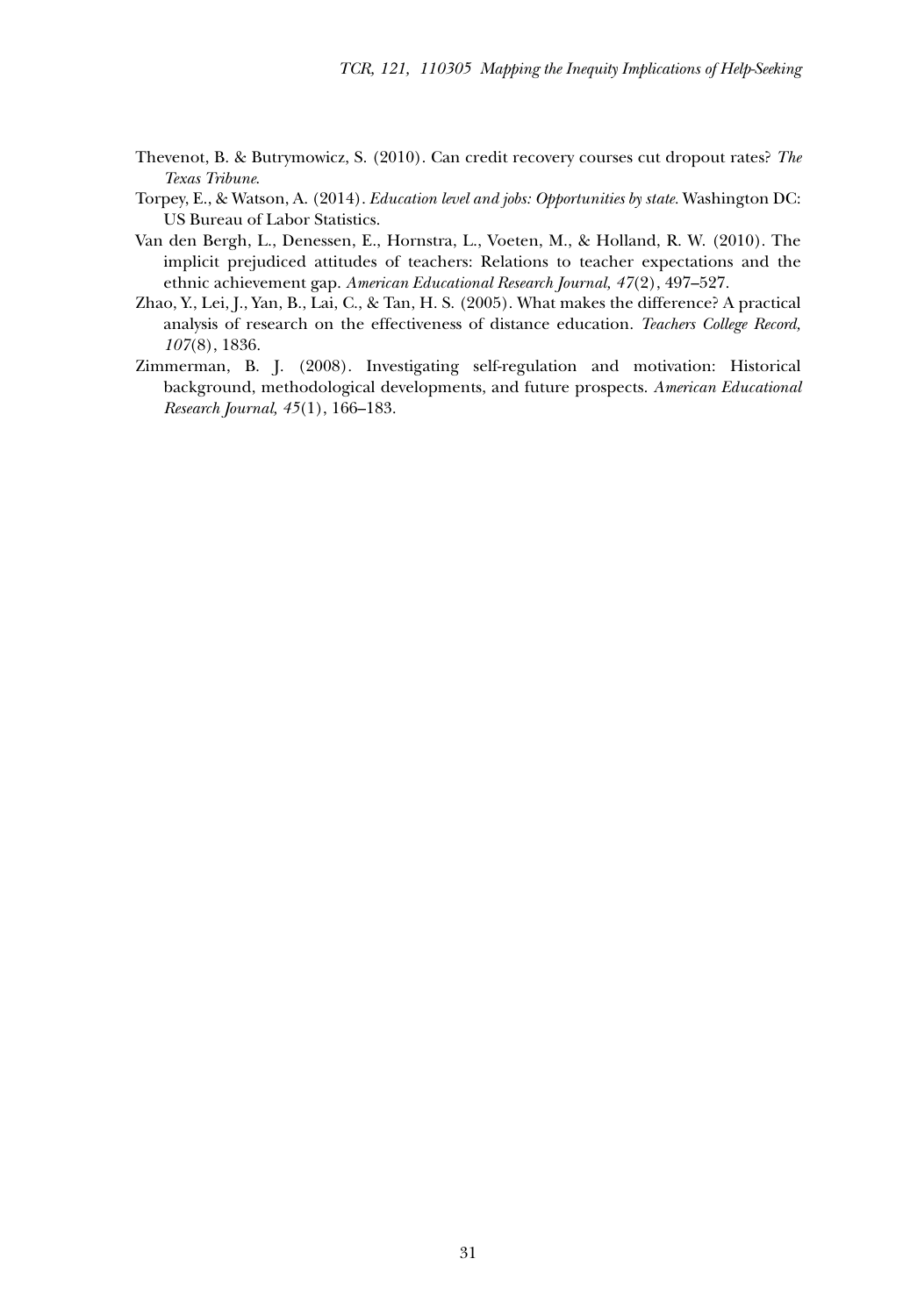# Appendix A

# Dimensions of Digital and Blended Instruction Rated in Observations

We used an instrument that directed observers to rate the following dimensions of digital and blended instruction.

- *Physical environment*: How and where students access the instructional setting, including the technological setting and any associated limitations, and who else in the same physical environment as the student could assist with technological problems and support learning;
- *• Technology and digital tools:* How students access instruction, including internet connectivity, hardware and software in use, and the safety, operability and accessibility of the technology;
- *• Curricular content and structure*: Content and skill focus, who developed it and where it is located (e.g., software loaded onto a tablet, paper workbook), stated learning objectives, sequence and structure, level of rigor or intellectual challenge, and ability to meet and adapt curricular content to student needs;
- *Instructional model and tasks:* Role of instructor and software in instruction (what drives instruction); purpose or target of instruction; student/instructor ratio and grouping patterns, multimodal instruction; order of thinking required and application of technology in instructional tasks, and ability to meet/adapt instructional model and tasks to student needs;
- *Interaction:* How much interaction with a live person, and does the technology affect the ability of the instructor or student to positively interact with one another and the instructional resources?
- *Digital citizenship:* Are students using the technology as intended by the instructor and/or instructional program?
- *• Student engagement:* Overall student engagement levels, level of student self-regulation and persistence, and level of community within the instructional setting;
- *Instructor engagement:* Overall instructor engagement levels (passive or active) and instructor efforts to encourage engagement;
- *• Assessment/feedback*: Who develops and manages the assessment (instructor, provider via software), structure, and whether it is individualized to student learning and relevant to stated learning goals.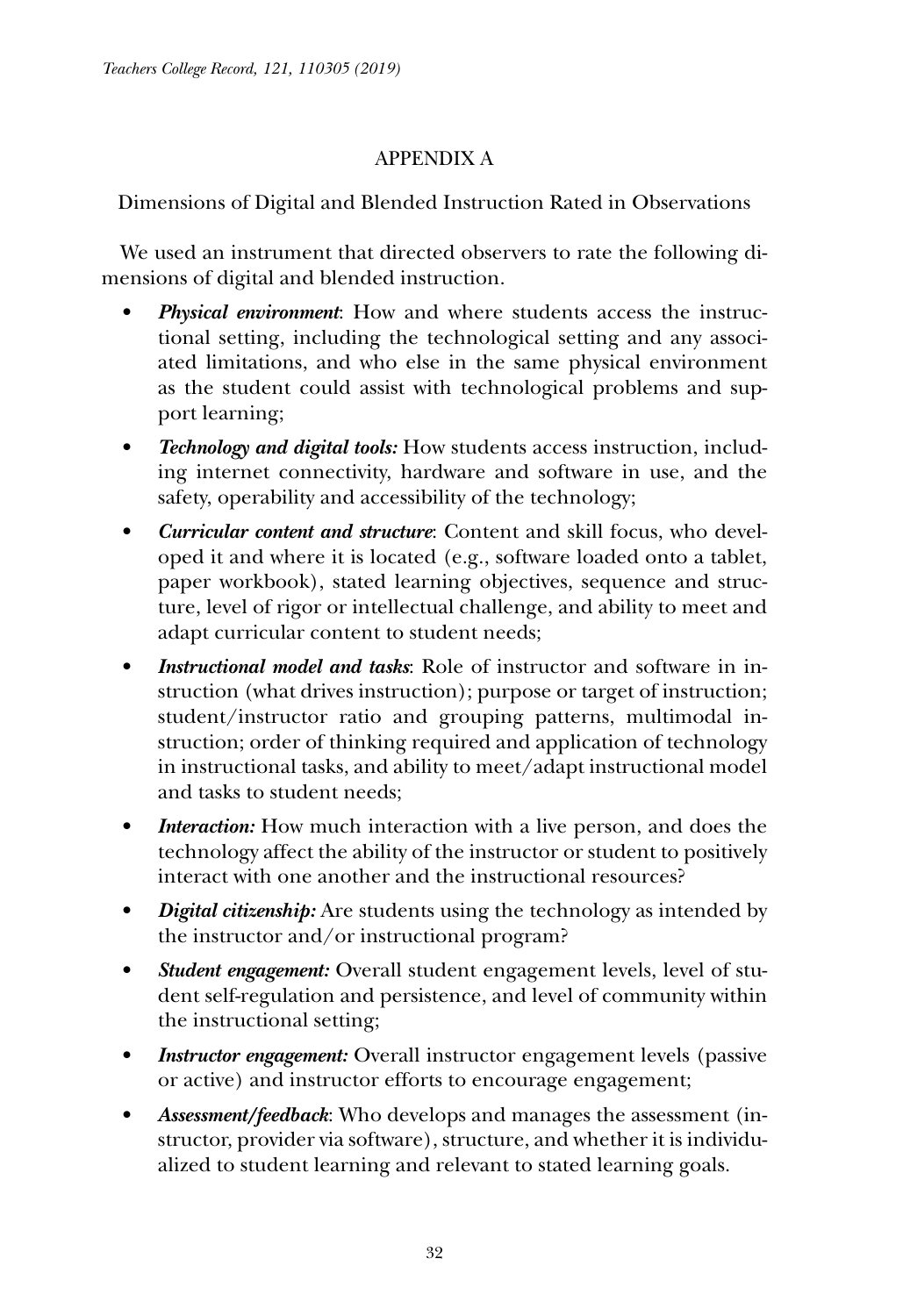# Appendix B

# Instructional Staff Interview Protocol

This interview protocol contained topics, probes and sample questions. We indicated required questions (versus suggested questions and probes) with an asterisk.

# **1. Instructor background**

\*Teaching experience and current instructional role/position:

- How many years have you been teaching or working in education? Do you have any formal training in education? Are you pursuing additional education?
- \*What is your specific role or title with \_\_\_\_\_\_\_\_\_\_\_\_? How long have you been in this position with \_\_\_\_\_\_\_\_\_\_? What other roles do you have around supporting digital instruction or using technology with students?

[Other related experience]

- Do you have training particularly relevant to digital education, such as computer technology, media studies, software development, coding, etc.?
- In addition to teaching, are you involved in (or responsible for) other educational and/or extracurricular programs or activities in the school district? How much time do you spend in an average week (outside of your classes) with students?

# **2. Instructional core**

Instructional practice:

- In a typical day with these students, what is the goal of the instructional session?
- \*How do you come up with your daily lesson plans? What is the length of a typical instructional period, and how many times does this group of students meet for classroom instruction?
- • \*What digital tools do your students use in your classroom?
	- What are your goals for using these tools?
	- What are your strategies for using these tools?
	- Describe a typical instructional session in which the students use digital tools (time spent, days/week).
	- [Probe about tools observed and if it was a typical session, including activities, teacher/student roles, engagement, progress]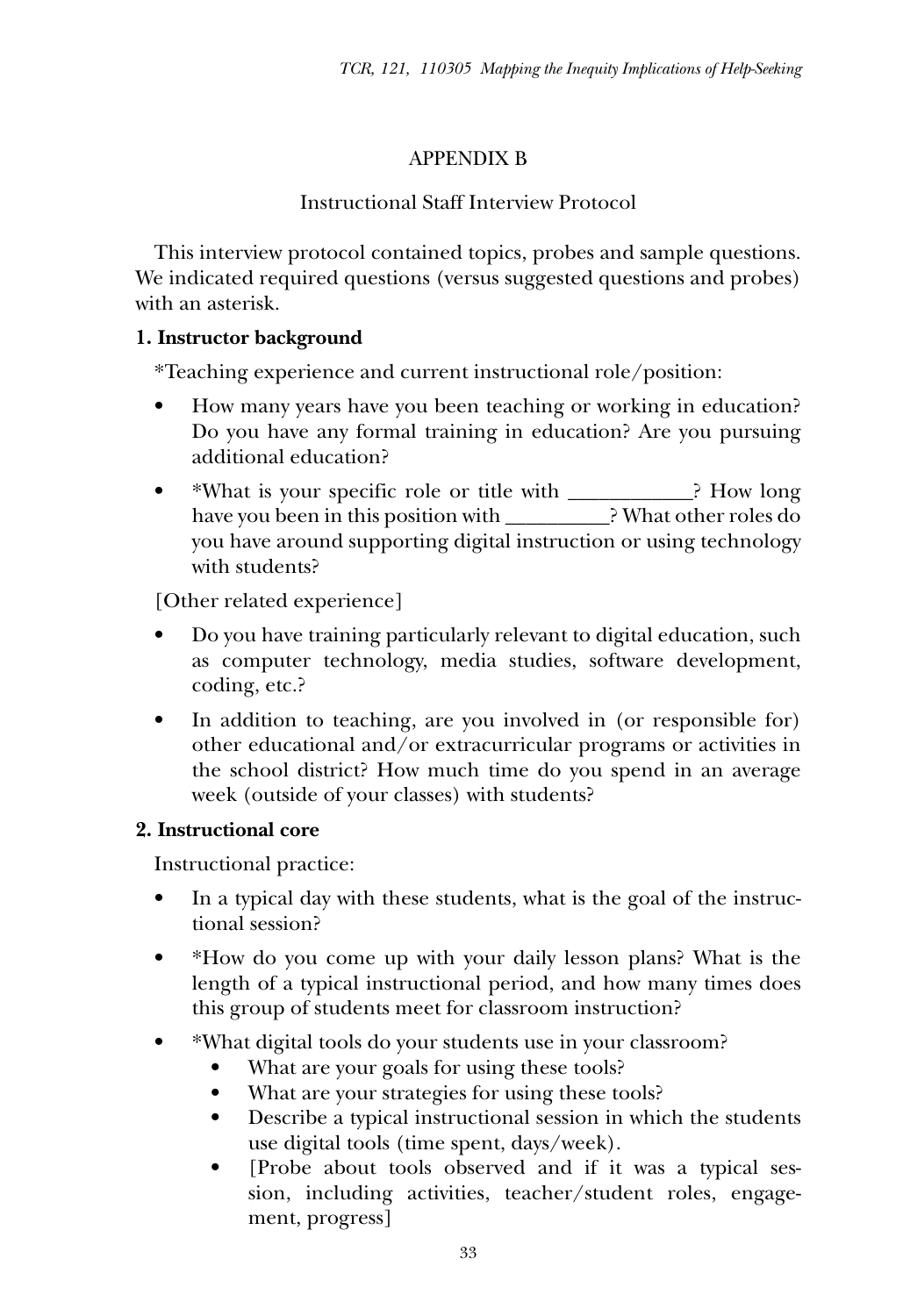Source and use of digital tools:

- Where do the digital educational tools that your students are using come from? Are you required to use them? If so, by whom?
- \*Do you or your students ever have problems accessing or using these tools?

Support for use of digital tools:

- • \*Describe any training or other professional development specific to these digital educational tools. What aspects of the training were most useful to you in preparing for the use of the digital educational tools?
- Thinking back to the start of this school year, which of these terms best describes your past experience with using digital educational tools in instruction: no experience, minimal experience, some experience, extensive experience or expert at using digital educational tools?
- \*Are there technology support staff available on site to help with these digital educational tools?
	- If yes, what types of support do they offer?
	- If no, what do you do when you need support?
- What additional support for digital tools would you want or need?

Digital tool access and use by student subgroups:

- • \*What additional resources are needed when using digital tools with English language learners? What about students with disabilities?
- • \*Are the curriculum, instructional plans or digital tools adapted in any way for students with special needs, i.e., English language learners and/or students with disabilities?
- • Besides resources and curriculum adaptation, are there other differences in the ways certain groups of students use digital tools in your classroom?

# **3. Assessment and future use**

Assessing the effectiveness of digital tools in the classroom:

- • \*Do digital educational tools offer learning opportunities that face to face instruction does not? What are some examples of such opportunities?
- In your opinion, how do digital tools impact student learning? How does it impact their school engagement?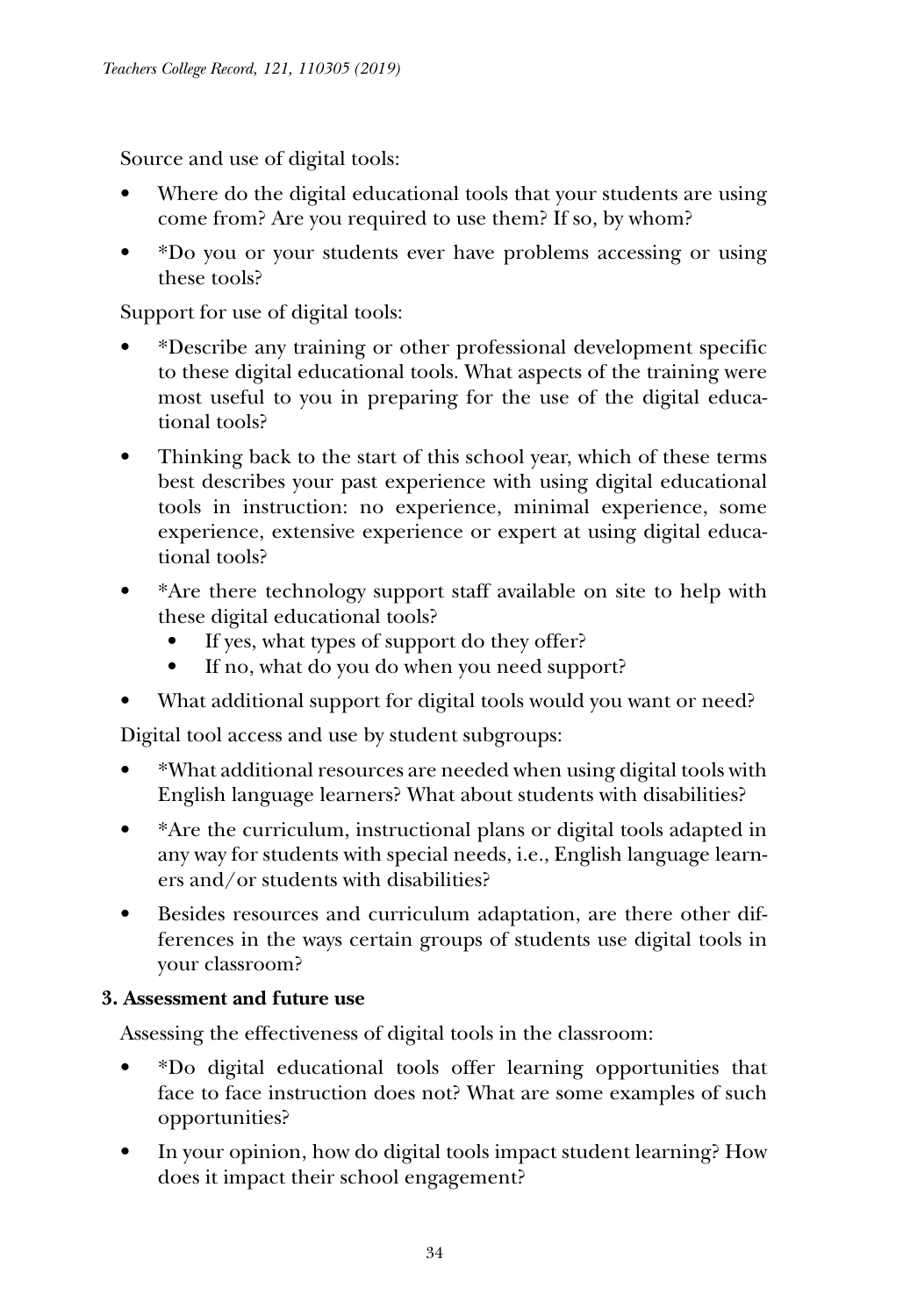- \*Are there any particular groups of students for whom you think digital tools have more potential for increasing student learning than others?
- What are the greatest challenges to reaching the potential of digital educational tools for increasing student learning?

Plans for ongoing use of digital tools:

- Do you plan to continue using digital tools in your classroom? Why or why not? How much input do you have into the extent to which digital tools are used in your school?
- • \*What changes would you like to see in digital educational programming?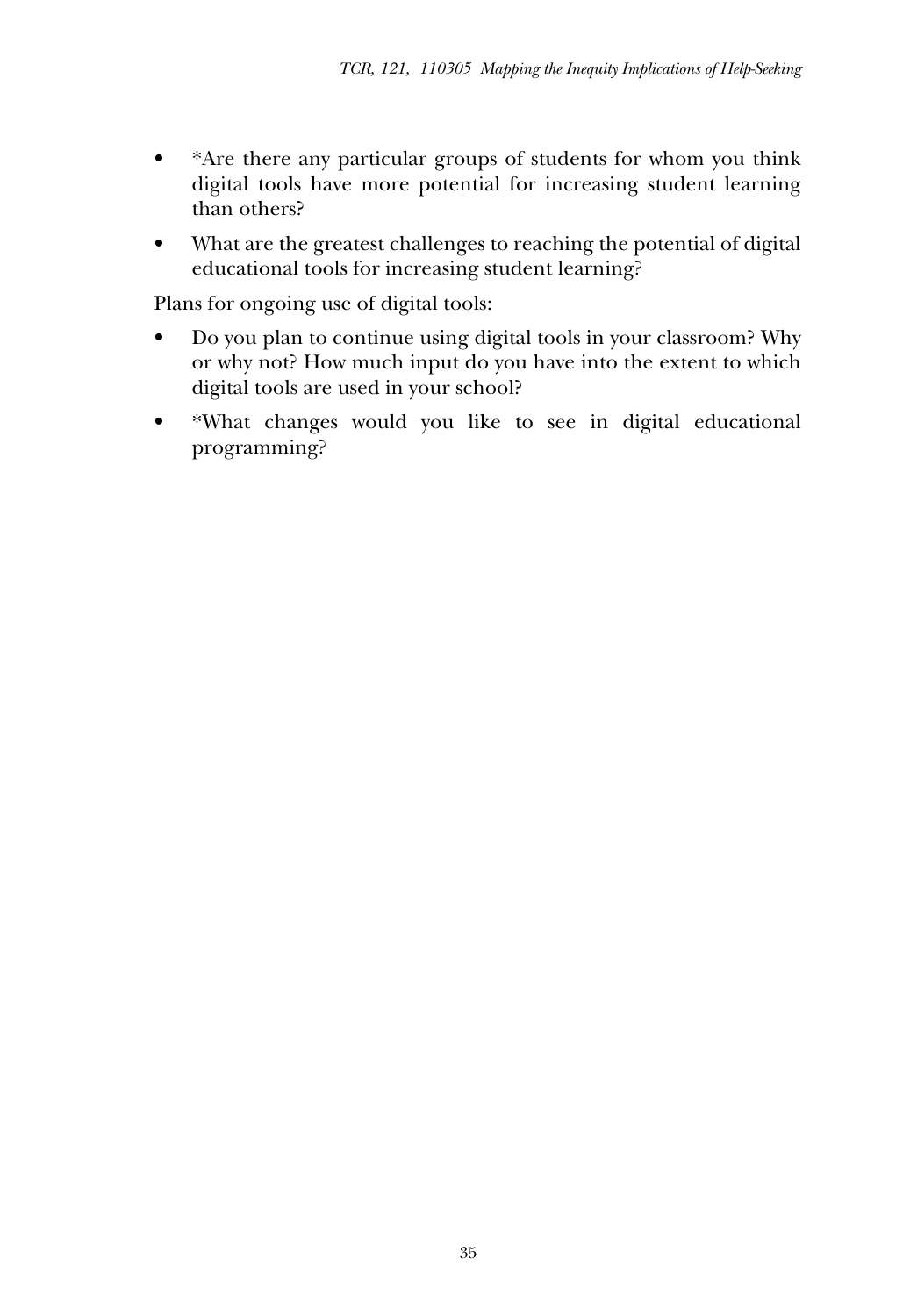# Appendix C

# Full List of Analysis Codes

We list the thematic and interpretive codes used in qualitative coding process below.

## **Thematic codes**

The following qualitative coding tree describes the parent and child codes used in our initial coding of observations and interviews.

| <b>Parent Code</b> | <b>Child Code</b>        | <b>Description</b>                                                                                                              |
|--------------------|--------------------------|---------------------------------------------------------------------------------------------------------------------------------|
| Digital tools      |                          |                                                                                                                                 |
|                    | Hardware                 | Description of the hardware in use for digital<br>tools, including source of hardware                                           |
|                    | Software                 | Description of the software in use for digital<br>tools, including source of software                                           |
|                    | Connectivity             | Description of process for internet connectivity                                                                                |
| Students served    |                          | Which students are targeted with particular<br>digital tools                                                                    |
| Program goals      |                          | What are the goals of the program, either long<br>or short term                                                                 |
| Program model      |                          | What is the model for use of digital tools, both as<br>intended and in practice.                                                |
|                    | Environment/<br>setting  | How and where student access the instruc-<br>tional setting                                                                     |
|                    | Access                   | How students access instruction, including<br>Internet connectivity, hardware, and soft-<br>ware in use                         |
|                    | Curricular<br>content    | Content and skill focused, stated learning objec-<br>tives, sequence and structure, rigor, and ability to<br>meet student needs |
|                    | Instructional<br>model   | Role of instructor and software in instruction,<br>purpose and type of instruction, order of think-<br>ing required             |
|                    | Interaction              | How much and quality of interaction with a live<br>person and instructional resources                                           |
|                    | Student<br>engagement    | Overall engagement levels, self-regulation and<br>persistence, level of community                                               |
|                    | Digital citizenship      | Are students using technology as intended?                                                                                      |
|                    | Instructor<br>engagement | Overall instructor engagement, passive or active,<br>efforts to encourage engagement                                            |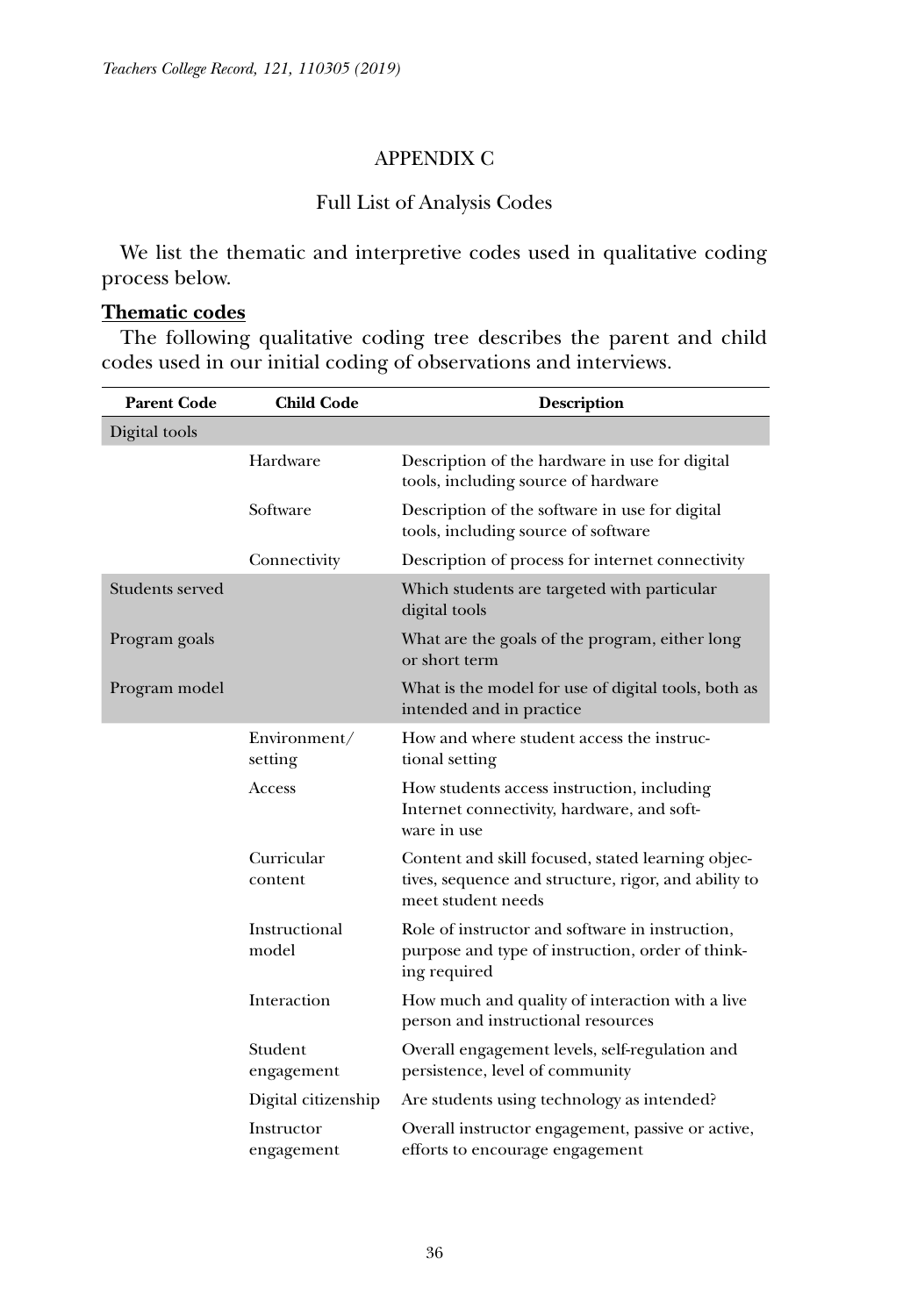| <b>Parent Code</b> | <b>Child Code</b>                             | <b>Description</b>                                                                                             |
|--------------------|-----------------------------------------------|----------------------------------------------------------------------------------------------------------------|
|                    | Assessment and<br>evaluation                  | Who develops and manages the assessment,<br>structure, and whether individualized to stu-<br>dent learning     |
|                    | <b>Differences</b>                            | Variation between program model as intended<br>and in practice                                                 |
| Staff              |                                               |                                                                                                                |
|                    | School-level in-<br>structional staff         | Staff located at the school site                                                                               |
|                    | Instructional<br>staff capacity               | Experience, training, degrees, certifications that<br>support use of digital tools in instruction              |
|                    | Instructional<br>staff role                   | Role of school staff (e.g., monitoring student<br>progress, implementation, making program<br>improvements)    |
|                    | Provider staff                                | Staff employed by the digital tool provider                                                                    |
|                    | Provider<br>staff capacity                    | Experience, training, degrees, certifications that<br>support use of digital tools in instruction              |
|                    | Provider staff role                           | Role of provider staff (e.g., monitoring student<br>progress, implementation, making program<br>improvements)  |
|                    | Non-<br>instructional staff                   | Tech support staff, administration                                                                             |
| Impact             |                                               |                                                                                                                |
|                    | Academic<br>outcomes                          | Impact of digital tools on students' academic<br>skills and knowledge                                          |
|                    | Other stu-<br>dent outcomes                   | Impact of digital tools on non-academic out-<br>comes, such as attitude towards learning, school<br>engagement |
|                    | Necessary<br>school or dis-<br>trict capacity | What additional time, space, resources are<br>required of schools/districts to implement the<br>digital tools  |
|                    | Structural<br>changes                         | Changes to the schedule of school day, infrastruc-<br>ture, etc. needed to implement digital tools             |
|                    | Opportunities                                 | Opportunities offered to schools/districts be-<br>cause of digital tools                                       |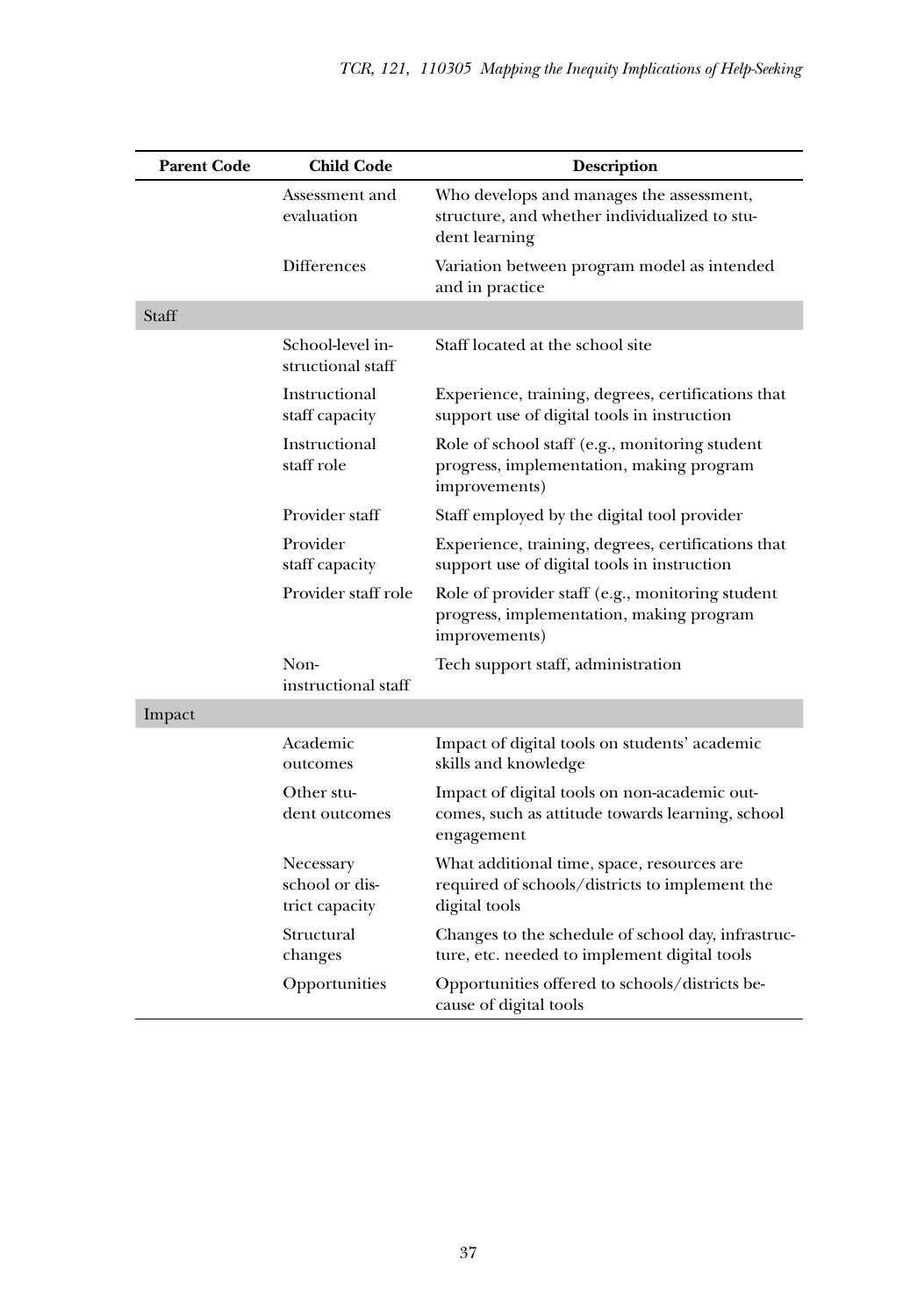# **Interpretive codes**

The following table lists the main interpretive codes that emerged from an inductive coding process within the above codes. The second column provides an example or two that typifies this code as well as contrasting examples when available.

| <b>Interpretive Code</b>                                 | <b>Examples</b>                                                                                                                                                                                                                                                                                                                                                                                                                                                                                                                                                                                                                                                                                                                                                                                                                                                                                                                                                                                                                                |
|----------------------------------------------------------|------------------------------------------------------------------------------------------------------------------------------------------------------------------------------------------------------------------------------------------------------------------------------------------------------------------------------------------------------------------------------------------------------------------------------------------------------------------------------------------------------------------------------------------------------------------------------------------------------------------------------------------------------------------------------------------------------------------------------------------------------------------------------------------------------------------------------------------------------------------------------------------------------------------------------------------------------------------------------------------------------------------------------------------------|
| Teacher did not<br>offer help to strug-<br>gling student | An instructor stopped by to visit briefly but did not engage in<br>instruction, even though the student seemed to be struggling to<br>answer questions and move forward in the test.<br>The instructor remained at his desk and did not use the opportu-<br>nity with the 3:1 student to instructor ratio to engage individually<br>with the students.<br>The teacher is mostly in a passive role, providing "checks" when<br>asked and attending to just a couple of students at their desks.<br>[Variability] One teacher is constantly interacting with students.<br>Another sits in the corner and works on her own stuff, and the third<br>gives the students the answers.<br>[Contrasting example, monitoring versus learning assistance]<br>The teacher was checking in/greeting the students, answering<br>phones/doors, making sure students are working on the Edgenuity<br>instead of checking on cell phones (students can be sent to office).<br>The teacher stopped by couple of times to check the progress of<br>this student. |
| Student<br>asked for help                                | The student was using the program on her own most of the time.<br>She watched the video lecture and worked on the quiz questions.<br>She asked for and receive help from instructor on quiz questions.<br>[Teacher did not respond] She asks the instructor for assistance<br>about 44 minutes into the observation, but the teacher doesn't hear<br>her. At the end of the observation, she is waiting by the teacher's<br>desk for assistance.                                                                                                                                                                                                                                                                                                                                                                                                                                                                                                                                                                                               |
| <b>Assessment</b><br>assistance                          | She was taking a quiz, and then had the teacher review her respons-<br>es to see how she did before submitting. If she has enough right to<br>pass, then he tells her to submit.<br>The student got up to ask the teacher to review the quiz, and the<br>teacher told him to go back and review. The student came back to<br>the computer, looked at the notes again, toggled between prob-<br>lems, fiddled with his paper. He stayed on the same problem for<br>five minutes, possibly waiting for the teacher to check it again.<br>The teacher came over and asked if he needed a check, which the<br>student said he did. Then teacher came over and told the kid which<br>problems to fix. He then submitted and went onto the next part of<br>the course.                                                                                                                                                                                                                                                                               |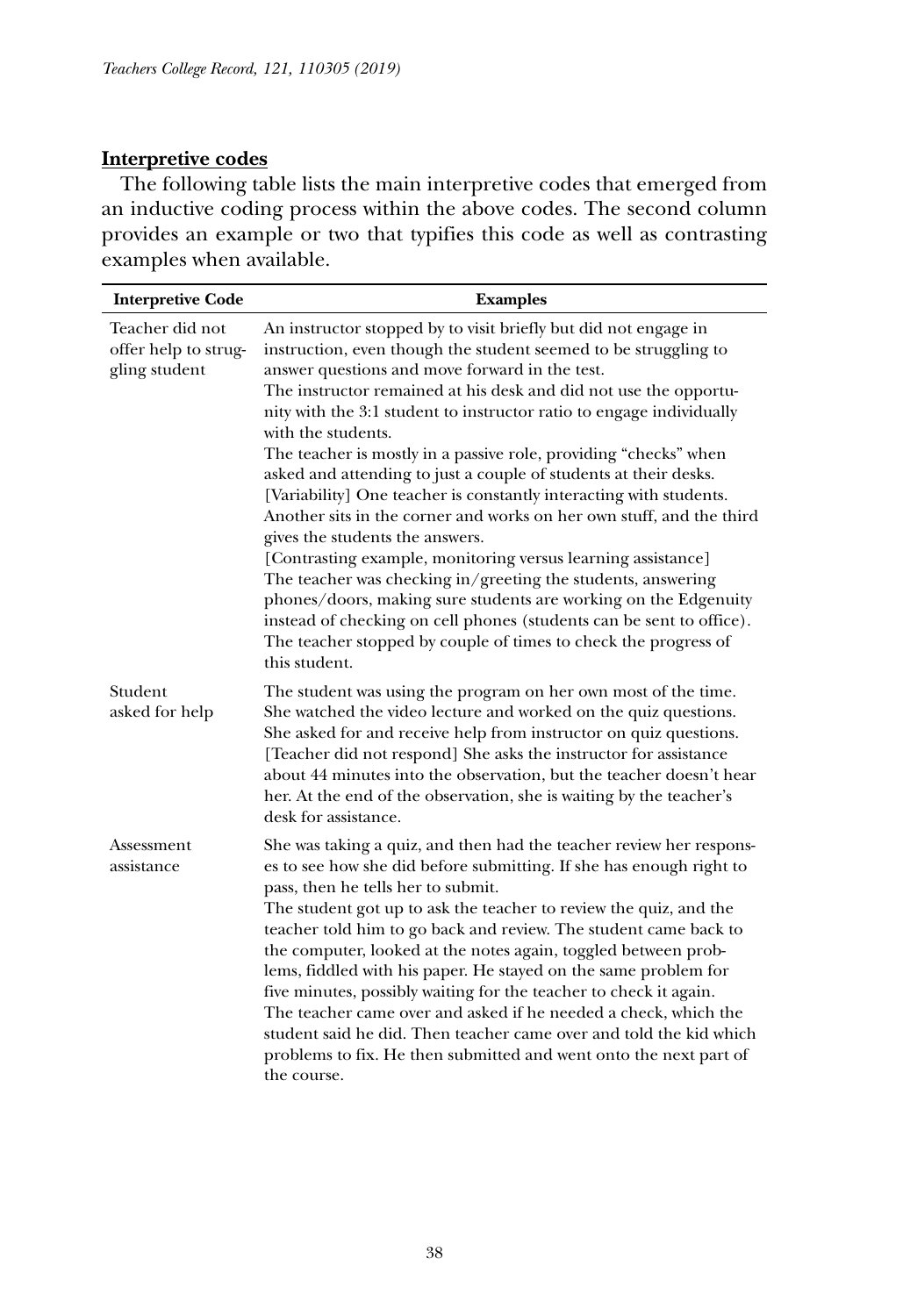| Learning<br>assistance                                   | Fifteen minutes into the observation, the student called for as-<br>sistance in answering a specific question. The instructor spent 10<br>minutes talking through the possible responses to the question with<br>the student.<br>[Atypical example of blended instruction] Students have access to<br>the regular online instructional model, but teachers here supple-<br>ment with face to face classes (e.g., Sisters Keepers) and pull<br>students out to focus on writing skills and getting reading skills up<br>to the 6th grade level required to enroll in an online course, as well<br>as lessons on guided notetaking.<br>[Typical limitation] The student raised her hand and requested<br>assistance from a teacher at the beginning of the observation time.<br>The first teacher is unable to assist. The teacher copies and pastes<br>the question in google and attempts to find resources. The teacher<br>then asks the other teacher for assistance. The second teacher takes<br>some time to review the project but then is able to find the answer<br>to one of the problems. |
|----------------------------------------------------------|----------------------------------------------------------------------------------------------------------------------------------------------------------------------------------------------------------------------------------------------------------------------------------------------------------------------------------------------------------------------------------------------------------------------------------------------------------------------------------------------------------------------------------------------------------------------------------------------------------------------------------------------------------------------------------------------------------------------------------------------------------------------------------------------------------------------------------------------------------------------------------------------------------------------------------------------------------------------------------------------------------------------------------------------------------------------------------------------------|
| Software facilitat-<br>ed more effective<br>interactions | When students log in to each class they can see their progress. The<br>teacher has a different screen to monitor where students are. Kids<br>check in with her and set a goal for where they want to be. The<br>teacher is looking for 6 percent progress per week.<br>[Contrasting example] The instructor occasionally walked around<br>to check on students. She also sat at the station to check progress<br>for students but did not interact with the student directly.                                                                                                                                                                                                                                                                                                                                                                                                                                                                                                                                                                                                                      |
| Personable<br>student-teacher<br>interactions            | The lead lab teacher checks in with individual students "You work-<br>ing on it over this weekend? Text me and I'll unlock it" "Nice to see<br>your smiling face!" "New haircut? It looks cute!"<br>[Sometimes a distraction from course progress] The student quick-<br>ly logged on and began working. The module introduced skills<br>with videos and text. There are quick assessments interspersed. The<br>teacher stops by and asks about the student's work and child while<br>the video is playing.                                                                                                                                                                                                                                                                                                                                                                                                                                                                                                                                                                                        |
| Redefined teacher<br>role (coun-<br>seling etc.)         | The substitute teacher collected and reviewed progress sheets with<br>the students. For example, for one student, he suggested some<br>weekend work time in Edgenuity to encourage the student to meet<br>his goals; he noted that they would review this in a progress meeting<br>the following week.<br>The teacher shared that she provides scholarship information to<br>those students who are ready for it.<br>[Expanded accessibility] The teacher shares that he responds to<br>emails from kids until 9:00pm at night (and often much later) to<br>unlock or progress through a course. He showed me an email from<br>12:30am the previous night, "IF kids are motivated enough to work<br>at home the least I can do is respond."<br>[Unsuccessful attempts] The teacher reported organizing daily<br>circle ups in the beginning to get to know the students and build a<br>classroom community and respect, but it didn't work.                                                                                                                                                        |